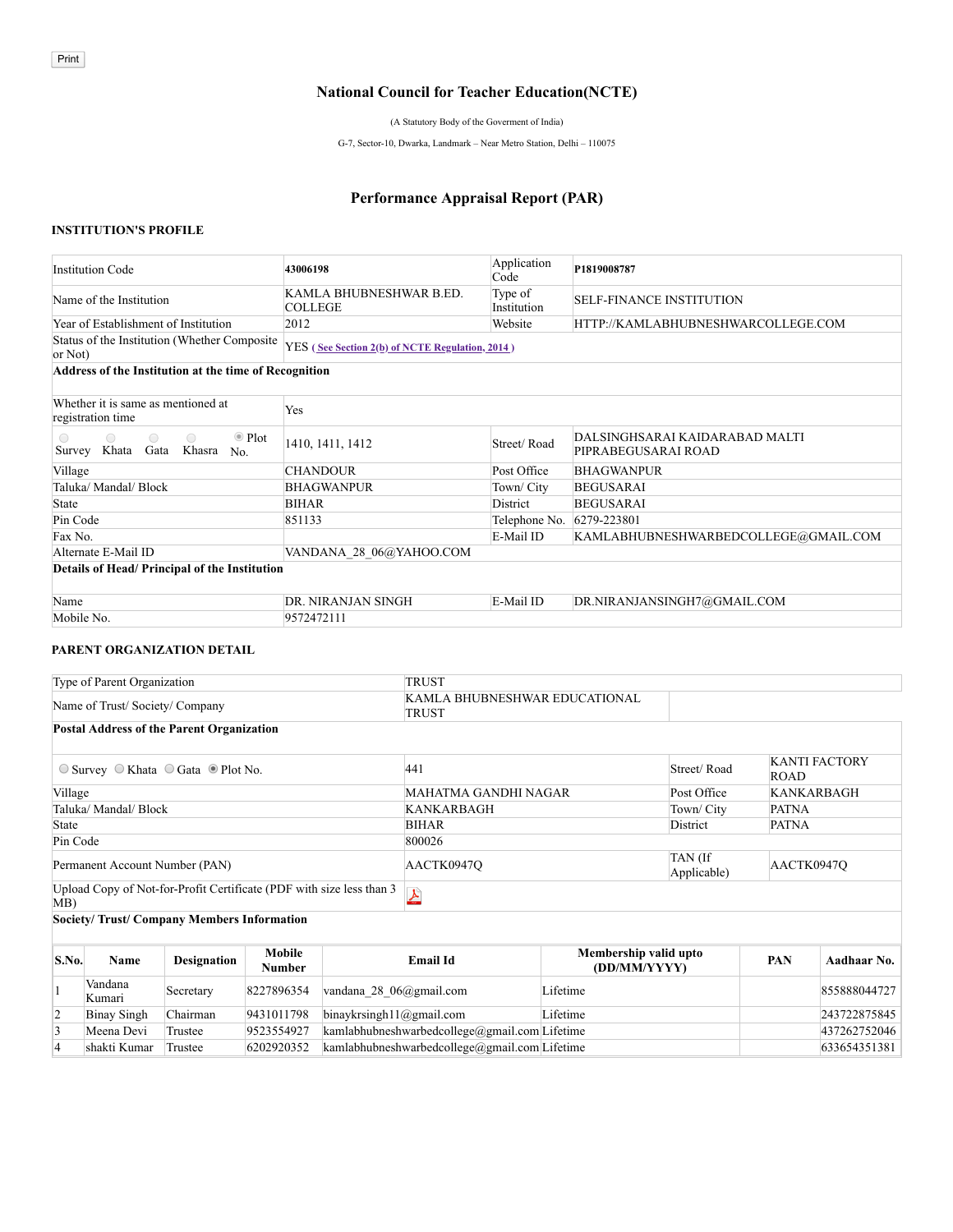## **EXISTING MULTI AND INTER DISCIPLINARY PROGRAMME(S)**

Whether any Multi and Inter Disciplinary Programme(s) is being offered by the Institution? No

#### **DETAILS OF EXISTING TEACHER EDUCATION PROGRAMME(S)/ COURSES**

| S.No. | Programme                                                             | <b>Institution</b><br>Code/Application No.(of<br><b>NCTE</b> )             | Recognition<br><b>Order Detail</b>                                                            | <b>Changes</b> in<br>Course Intake                                    | <b>Revised</b><br><b>Order Detail</b>                                          | Withdrawal<br><b>Order Detail</b>         | <b>Restoration</b><br><b>Order Detail</b>                                    | <b>Court Directions</b><br><b>Issued Detail</b>                                              |
|-------|-----------------------------------------------------------------------|----------------------------------------------------------------------------|-----------------------------------------------------------------------------------------------|-----------------------------------------------------------------------|--------------------------------------------------------------------------------|-------------------------------------------|------------------------------------------------------------------------------|----------------------------------------------------------------------------------------------|
|       | <b>Name:</b> Bachelor of<br>Education (B.Ed) degree.<br>Medium: hindi | ercapp17/2012<br><b>Start Year: 2014-15</b><br><b>Approved Intake: 100</b> | <b>Order No.:</b><br>$ $ ercapp $17/2012$<br><b>Date:</b><br>28/05/2013<br><b>Attachment:</b> | <b>Order No.:</b><br><b>Date:</b><br><b>Session:</b> 0<br>Attachment: | <b>Order No.:</b><br>2015/31947<br>Date:<br> 23/05/2015 <br><b>Attachment:</b> | <b>Order No.:</b><br>Date:<br>Attachment: | <b>Order No.:</b><br>2016/42770<br><b>Date:</b><br>10/02/2016<br>Attachment: | Court:<br><b>Bench:</b><br><b>Petition Type:</b><br><b>Case No.:</b><br>Date:<br>Attachment: |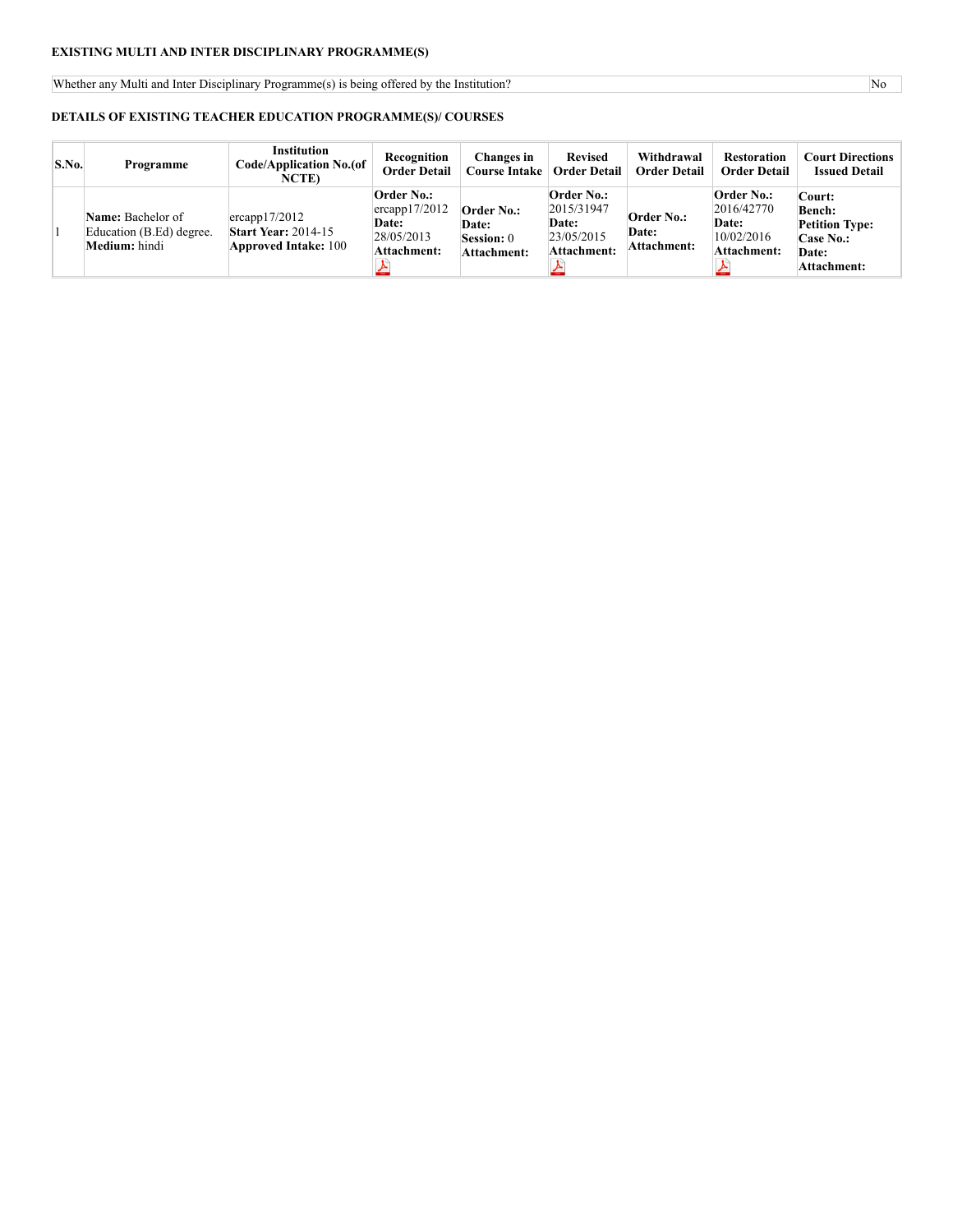## **STUDENT DETAILS**

Whether students admitted in session 2018-19 or not? Yes **Student Records**

| S.No.          | <b>Student</b><br>Name        | <b>Course Detail</b>                                                                                       | <b>Parents</b>                                                                                   | Parent<br>Annual<br>Income | <b>Student</b><br><b>Detail</b>                                                                                          | <b>Address</b>                                                                                                                                        | Aadhaar No.               | Mode of<br><b>Selection</b>                         | <b>Criterion for</b><br>admission as<br>per NCTE<br>norms |
|----------------|-------------------------------|------------------------------------------------------------------------------------------------------------|--------------------------------------------------------------------------------------------------|----------------------------|--------------------------------------------------------------------------------------------------------------------------|-------------------------------------------------------------------------------------------------------------------------------------------------------|---------------------------|-----------------------------------------------------|-----------------------------------------------------------|
| $\mathbf{1}$   | KUMARI<br><b>NEELIMA</b>      | <b>Course Name:</b><br><b>Bachelor of Education</b><br>(B.Ed) degree.<br><b>Academic Year:</b> 2nd<br>Year | <b>Father Name: RAS</b><br><b>BIHARI MANJHI</b><br><b>Mother Name:</b><br>KARUNA MANJHI          | 105000                     | DOB:<br>30/11/1981<br>Gender:<br>Female<br>Category:<br>General<br><b>Minority</b><br>Pwd: NA                            | Village: Q.NO-B.17<br><b>City: BARAUNI</b><br><b>REFINARY</b><br>Tehsil:<br>State: BIHAR<br>District: BEGUSARAI<br>Section: No PinCode: 851117        | 431830707507              | Counselling/<br>Test<br>conducted at<br>State level | Yes                                                       |
| $\overline{2}$ | ANAND<br><b>KUMAR</b>         | <b>Course Name:</b><br><b>Bachelor of Education</b><br>(B.Ed) degree.<br><b>Academic Year:</b> 2nd<br>Year | <b>Father Name:</b><br> MADHUSUDAN<br>PRASD SINGH<br><b>Mother Name:</b><br>MALA SINHA           | 92000                      | DOB:<br>20/03/1991<br>Gender:<br>Male<br>Category:<br>General<br><b>Minority</b><br><b>Section: No</b><br><b>Pwd:</b> NA | Village: BAJALPURA<br><b>City: TEGHRA</b><br>Tehsil: TEGHRA<br><b>State: BIHAR</b><br>District: BEGUSARAI<br>PinCode: 851133                          | 881346115618              | Counselling/<br>Test<br>conducted at<br>State level | Yes                                                       |
| 3              | MANISH<br><b>KUMAR</b>        | <b>Course Name:</b><br><b>Bachelor</b> of Education<br>(B.Ed) degree.<br><b>Academic Year:</b> 2nd<br>Year | <b>Father Name:</b><br>BHAVISHYA<br><b>PODDAR</b><br><b>Mother Name:</b><br>PHOOL KUMARI<br>DEVI | 85000                      | DOB:<br>05/10/1990<br>Gender:<br>Male<br>Category:<br><b>OBC</b><br>Minority<br>Pwd: NA                                  | Village: Sarhara, Q. No-<br>80B, Ganga Bridge Colony<br>City:<br>Tehsil:<br><b>State: BIHAR</b><br>District: BEGUSARAI<br>Section: No PinCode: 851126 | 768844218996              | Counselling/<br>Test<br>conducted at<br>State level | Yes                                                       |
| $\overline{4}$ | ALOK<br><b>BHARTI</b>         | <b>Course Name:</b><br><b>Bachelor of Education</b><br>(B.Ed) degree.<br><b>Academic Year:</b> 2nd<br>Year | <b>Father Name:</b><br><b>SHABD PRAKASH</b><br><b>Mother Name:</b><br><b>NANDRANI</b><br>KUMARI  | 89000                      | DOB:<br>15/10/1994<br>Gender:<br>Male<br>Category:<br>General<br><b>Minority</b><br><b>Section: No</b><br><b>Pwd:</b> NA | Village: PATNER<br>City: LAKHISARAI<br>Tehsil: LAKHISARAI<br><b>State: BIHAR</b><br>District: LAKHISARAI<br><b>PinCode: 811311</b>                    | 554446530966              | Counselling/<br>Test<br>conducted at<br>State level | Yes                                                       |
| 5              | MANKHUSH<br><b>KUMAR</b>      | <b>Course Name:</b><br>Bachelor of Education<br>(B.Ed) degree.<br><b>Academic Year:</b> 2nd<br>Year        | <b>Father Name:</b><br><b>CHANDESHWARY</b><br><b>KUNWAR</b><br><b>Mother Name:</b><br>TUNNI DEVI | 91000                      | DOB:<br>04/10/1995<br>Gender:<br>Male<br>Category:<br>General<br><b>Minority</b><br>Pwd: NA                              | Village: GOKHLE NAGAR<br><b>BISHNUPUR</b><br>City:<br>Tehsil: BALLIA<br><b>State: BIHAR</b><br>District: BEGUSARAI<br>Section: No PinCode: 851211     | 506073898276              | Counselling/<br>Test<br>conducted at<br>State level | Yes                                                       |
| 6              | AMARNATH<br><b>KUMAR</b>      | <b>Course Name:</b><br>Bachelor of Education<br>(B.Ed) degree.<br><b>Academic Year: 2nd</b><br>Year        | <b>Father Name: TULSI</b><br><b>CHOUDHARY</b><br><b>Mother Name:</b><br><b>GHURNI DEVI</b>       | 90000                      | DOB:<br>31/12/1987<br>Gender:<br>Male<br>Category:<br>lsc<br>Minority<br>Section: No<br>Pwd: NA                          | Village: BALUARA<br><b>City: BARAUNI</b><br>Tehsil: BARAUNI<br><b>State: BIHAR</b><br>District: BEGUSARAI<br><b>PinCode: 851112</b>                   | 230332725371              | Counselling/<br>Test<br>conducted at<br>State level | Yes                                                       |
| $\overline{7}$ | RAHUL<br><b>KUMAR</b>         | <b>Course Name:</b><br><b>Bachelor of Education</b><br>(B.Ed) degree.<br><b>Academic Year:</b> 2nd<br>Year | <b>Father Name:</b><br> SHANKAR PRASAD<br><b>SINGH</b><br><b>Mother Name:</b><br>MANJU DEVI      | 70000                      | DOB:<br>14/01/1994<br>Gender:<br>Male<br>Category:<br>General<br><b>Minority</b><br><b>Section: No</b><br>Pwd: NA        | Village: GAURA<br><b>City: TEGHRA</b><br>Tehsil: TEGHRA<br>State: BIHAR<br>District: BEGUSARAI<br><b>PinCode: 851113</b>                              | 98917857007               | Counselling/<br>Test<br>conducted at<br>State level | Yes                                                       |
| 8              | <b>RAJEEV</b><br><b>KUMAR</b> | <b>Course Name:</b><br><b>Bachelor of Education</b><br>(B.Ed) degree.<br><b>Academic Year:</b> 2nd<br>Year | <b>Father Name: RAM</b><br><b>LAL MAHTO</b><br><b>Mother Name:</b><br>POONAM DEVI                | 90000                      | DOB:<br>21/06/1995<br>Gender:<br>Male<br>Category:<br><b>OBC</b><br>Minority                                             | Village: BAKHATPUR<br>City: BEGUSARAI<br><b>Tehsil: VIRPUR</b><br><b>State: BIHAR</b><br>District: BEGUSARAI<br>PinCode: 851112                       | 408839184078 Counselling/ | Test<br>conducted at<br>State level                 | Yes                                                       |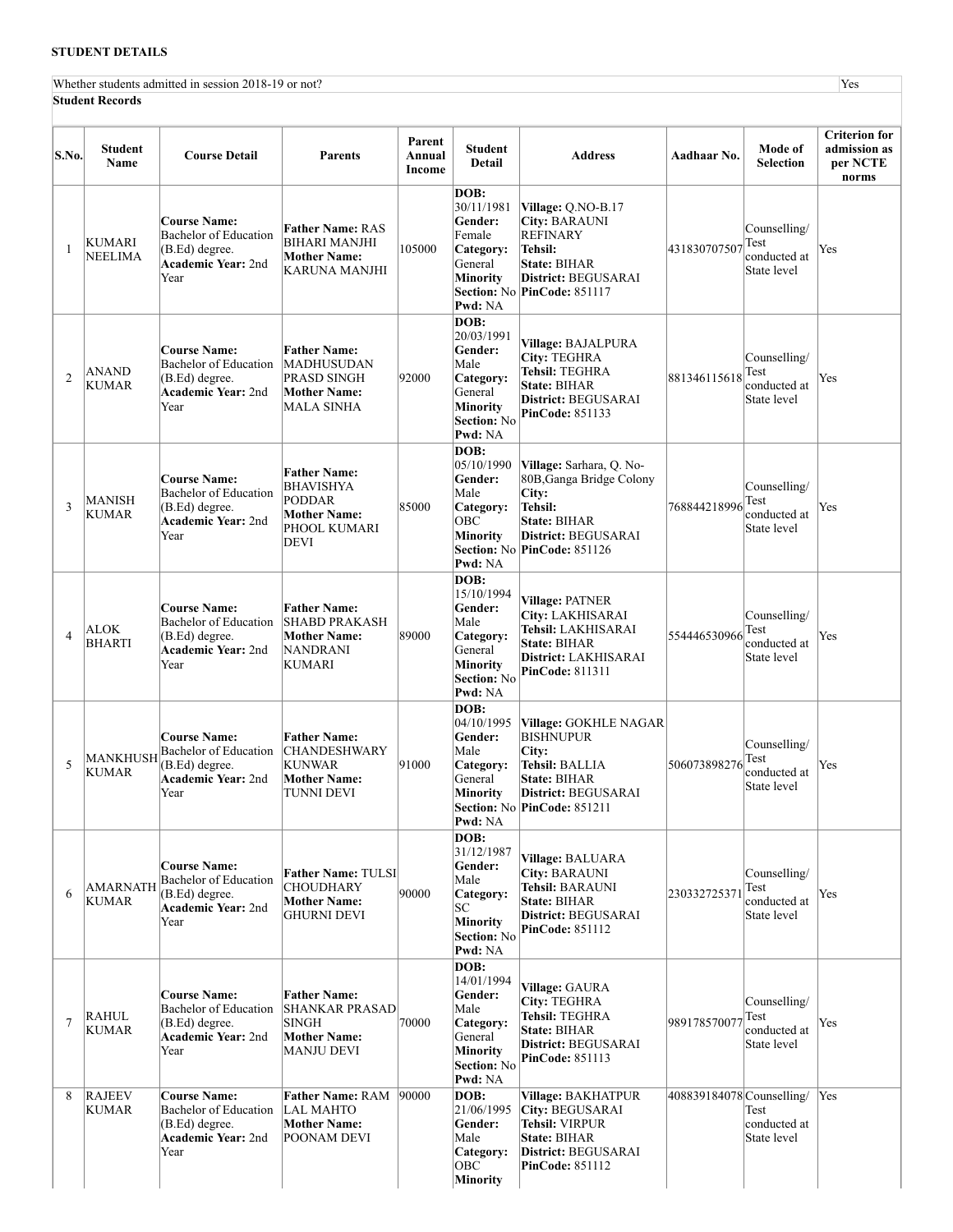|    |                                               |                                                                                                       |                                                                                             |       | <b>Section: No</b><br>Pwd: NA                                                                                         |                                                                                                                                         |                            |                                                     |     |
|----|-----------------------------------------------|-------------------------------------------------------------------------------------------------------|---------------------------------------------------------------------------------------------|-------|-----------------------------------------------------------------------------------------------------------------------|-----------------------------------------------------------------------------------------------------------------------------------------|----------------------------|-----------------------------------------------------|-----|
| 9  | MD<br><b>DILNAWAJ</b><br><b>KHAN</b>          | Course Name:<br><b>Bachelor of Education</b><br>(B.Ed) degree.<br><b>Academic Year: 2nd</b><br>Year   | <b>Father Name: MD</b><br>WALI ALAM<br><b>Mother Name:</b><br>ISHRAT KHATOON                | 90000 | DOB:<br>04/01/1997<br>Gender:<br>Male<br>Category:<br>General<br><b>Minority</b><br>Section:<br>Yes<br>Pwd: NA        | Village: GOVINDPUR<br>City: BEGUSARAI<br><b>Tehsil: BARAUNI</b><br><b>State: BIHAR</b><br>District: BEGUSARAI<br><b>PinCode: 851134</b> | 917113923764               | Counselling/<br>Test<br>conducted at<br>State level | Yes |
| 10 | <b>RICHA</b><br><b>KUMARI</b>                 | Course Name:<br>Bachelor of Education<br>$(B.Ed)$ degree.<br>Academic Year: 2nd<br>Year               | <b>Father Name:</b><br>NARMADESHWAR<br>THAKUR<br><b>Mother Name:</b><br>BABITA DEVI         | 87000 | DOB:<br>03/02/1996<br>Gender:<br>Female<br>Category:<br>General<br><b>Minority</b><br>Pwd: NA                         | Village: BARI EGHU<br><b>W.NO-41</b><br>City:<br>Tehsil:<br><b>State: BIHAR</b><br>District: BEGUSARAI<br>Section: No PinCode: 851129   | 230138230767               | Counselling/<br>Test<br>conducted at<br>State level | Yes |
| 11 | DARSHAN<br><b>KUMARI</b>                      | <b>Course Name:</b><br>Bachelor of Education<br>$(B.Ed)$ degree.<br><b>Academic Year: 2nd</b><br>Year | <b>Father Name:</b><br>BALMUKUND JHA<br><b>Mother Name:</b><br>SUMAN KUMARI                 | 86000 | DOB:<br>25/12/1997<br>Gender:<br>Female<br>Category:<br>General<br>Minority<br>Pwd: NA                                | Village:<br><b>CHERIYABARIYARPUR</b><br>City:<br>Tehsil:<br>State: BIHAR<br>District: BEGUSARAI<br>Section: No PinCode: 851132          | 920564519074               | Counselling/<br>Test<br>conducted at<br>State level | Yes |
| 12 | <b>SHAHIL</b>                                 | <b>Course Name:</b><br>Bachelor of Education<br>$(B.Ed)$ degree.<br><b>Academic Year: 2nd</b><br>Year | <b>Father Name:</b><br><b>MAHAMOOD</b><br>ALAM<br><b>Mother Name:</b><br>NOORJAHAN          | 11000 | DOB:<br>15/05/1992<br>Gender:<br>Male<br>Category:<br>General<br><b>Minority</b><br><b>Section:</b><br>Yes<br>Pwd: NA | Village: ARWA<br>City: BEGUSARAI<br>Tehsil: BACHHWARA<br><b>State: BIHAR</b><br>District: BEGUSARAI<br><b>PinCode: 851111</b>           | 282764285896               | Counselling/<br>Test<br>conducted at<br>State level | Yes |
| 13 | <b>PANKAJ</b><br><b>KUMAR</b><br><b>GUPTA</b> | <b>Course Name:</b><br>Bachelor of Education<br>$(B.Ed)$ degree.<br><b>Academic Year: 2nd</b><br>Year | <b>Father Name:</b><br><b>SADANAND</b><br>PRASAD GUPTA<br><b>Mother Name:</b><br>RADHA DEVI | 95000 | DOB:<br>04/06/1985<br>Gender:<br>Male<br>Category:<br>ОВС<br><b>Minority</b><br><b>Section:</b> No<br>Pwd: NA         | Village: FATAK CHOWK<br>City:<br>Tehsil: MANSURCHAK<br><b>State: BIHAR</b><br>District: BEGUSARAI<br>PinCode: 851128                    | 850374059796               | Counselling/<br>Test<br>conducted at<br>State level | Yes |
|    | <b>ANSHU</b><br>14 KUMAR<br><b>ANSHU</b>      | <b>Course Name:</b><br>Bachelor of Education<br>$(B.Ed)$ degree.<br><b>Academic Year: 2nd</b><br>Year | <b>Father Name:</b><br><b>DINESH PRASAD</b><br>SINGH<br><b>Mother Name:</b><br>PARVATI DEVI | 90000 | DOB:<br>05/01/1991<br>Gender:<br>Male<br>Category:<br>OBC<br><b>Minority</b><br>Section: No<br>Pwd: NA                | Village: HARIOM NAGAR<br>City: BALLIA<br>Tehsil: BALLIA<br><b>State: BIHAR</b><br>District: BEGUSARAI<br><b>PinCode: 851211</b>         | 748253538360               | Counselling/<br>Test<br>conducted at<br>State level | Yes |
| 15 | <b>SUMAN</b><br><b>KUMARI</b>                 | <b>Course Name:</b><br>Bachelor of Education<br>(B.Ed) degree.<br><b>Academic Year: 2nd</b><br>Year   | <b>Father Name:</b><br>BALMUKUND SAH<br><b>Mother Name: LILA</b><br><b>DEVI</b>             | 96000 | DOB:<br>02/12/1996<br>Gender:<br>Female<br>Category:<br>OBC<br><b>Minority</b><br>Section: No<br>Pwd: NA              | Village: JAWAHAR<br><b>COLONY MINYA CHAK</b><br><b>CHATTI ROAD</b><br>City:<br>Tehsil:<br>State: BIHAR<br>District:<br>PinCode: 851101  | 737716433661               | Counselling/<br>Test<br>conducted at<br>State level | Yes |
| 16 | <b>GAUTAM</b><br><b>KUMAR</b>                 | <b>Course Name:</b><br>Bachelor of Education<br>$(B.Ed)$ degree.<br><b>Academic Year: 2nd</b><br>Year | <b>Father Name:</b><br>ASHOK KUMAR<br>YADAV<br><b>Mother Name:</b><br><b>KAVITA DEVI</b>    | 92000 | DOB:<br>06/12/1996<br>Gender:<br>Male<br>Category:<br>OBC<br><b>Minority</b><br><b>Section: No</b><br>Pwd: NA         | Village: GOGRI KUNDI<br>City:<br>Tehsil: GOGRI<br><b>State: BIHAR</b><br>District: KHAGARIA<br><b>PinCode: 851202</b>                   | 67425405986                | Counselling/<br>Test<br>conducted at<br>State level | Yes |
| 17 | <b>NEHA</b><br>KUMARI                         | <b>Course Name:</b><br><b>Bachelor of Education</b><br>$(B.Ed)$ degree.                               | Father Name: AJIT<br>KUMAR                                                                  | 94000 | DOB:<br>12/06/1996<br>Gender:                                                                                         | Village: KIUL<br>City:<br>Tehsil: BARAUNI                                                                                               | $617410862112$ Counselling | Test                                                | Yes |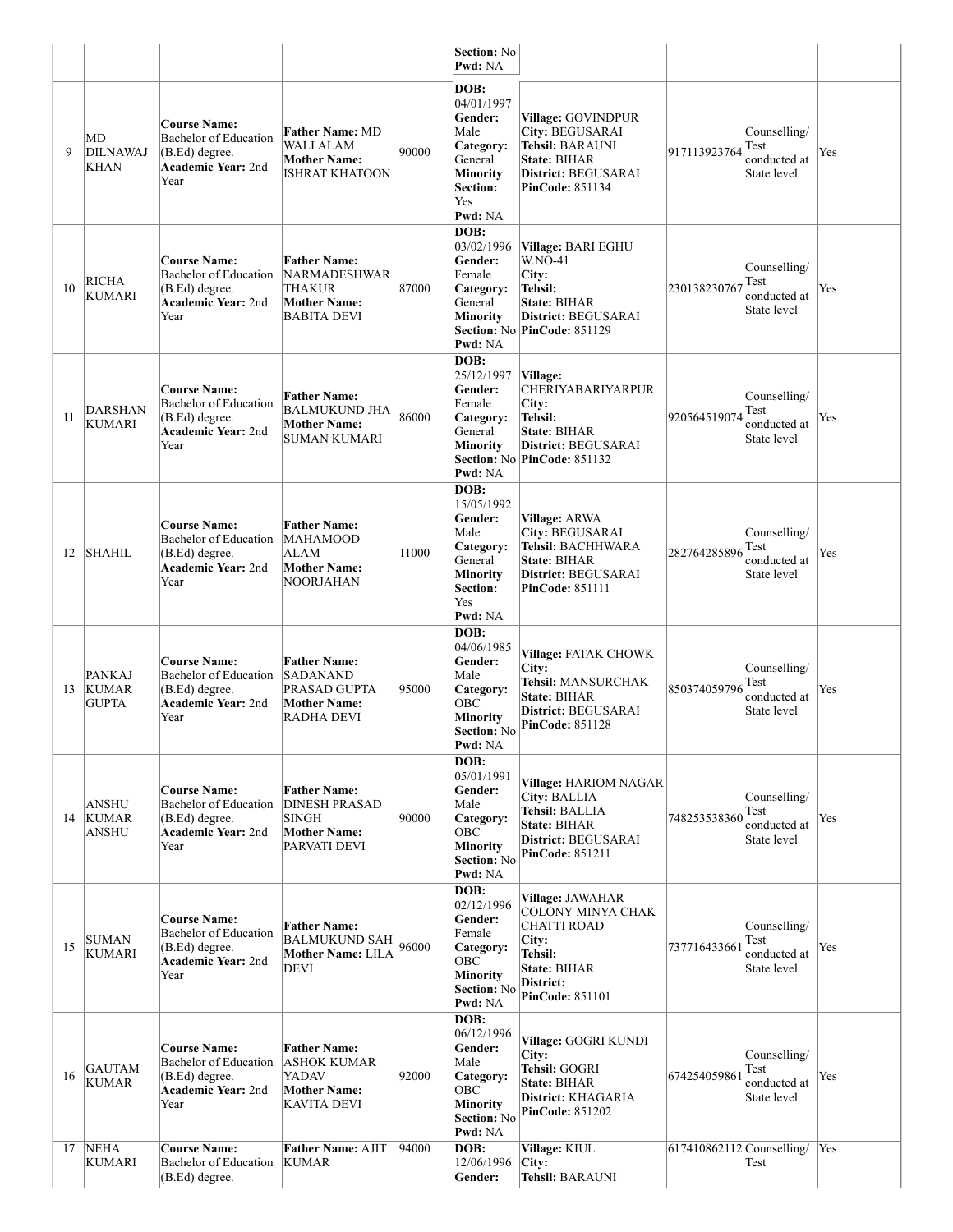|    |                                          | <b>Academic Year: 2nd</b><br>Year                                                                          | <b>Mother Name:</b><br><b>REKHA KUMARI</b>                                                          |        | Female<br>Category:<br>OBC<br><b>Minority</b><br>Section: No<br>Pwd: NA                                              | State: BIHAR<br>District: BEGUSARAI<br><b>PinCode: 851126</b>                                                                                                           |              | conducted at<br>State level                         |     |
|----|------------------------------------------|------------------------------------------------------------------------------------------------------------|-----------------------------------------------------------------------------------------------------|--------|----------------------------------------------------------------------------------------------------------------------|-------------------------------------------------------------------------------------------------------------------------------------------------------------------------|--------------|-----------------------------------------------------|-----|
| 18 | <b>MD ABU</b><br>LAIS                    | <b>Course Name:</b><br><b>Bachelor of Education</b><br>(B.Ed) degree.<br><b>Academic Year:</b> 2nd<br>Year | Father Name: MD.<br><b>MAHFUZ ALAM</b><br><b>Mother Name:</b><br>MEHRUN NISHA                       | 95000  | DOB:<br>04/07/1993<br>Gender:<br>Male<br>Category:<br>OBC<br>Minority<br><b>Section:</b><br>Yes<br>Pwd: NA           | <b>Village: LARUARA</b><br>City:<br>Tehsil: MUFSIL<br>State: BIHAR<br>District: BEGUSARAI<br><b>PinCode: 851112</b>                                                     | 291180616030 | Counselling/<br>Test<br>conducted at<br>State level | Yes |
| 19 | MD<br>MOJAHID                            | <b>Course Name:</b><br><b>Bachelor</b> of Education<br>(B.Ed) degree.<br><b>Academic Year: 2nd</b><br>Year | <b>Father Name: MD</b><br><b>SATTAR</b><br><b>Mother Name:</b><br>SHAKILA<br>KHATOON                | 80000  | DOB:<br>14/01/1992<br>Gender:<br>Male<br>Category:<br>OBC<br><b>Minority</b><br><b>Section:</b><br>Yes<br>Pwd: NA    | Village: DARJI TOLA<br>W.NO-16<br>City:<br>Tehsil: TEGHRA<br>State: BIHAR<br>District: BEGUSARAI<br><b>PinCode: 851133</b>                                              | 893844952523 | Counselling/<br>Test<br>conducted at<br>State level | Yes |
| 20 | <b>SAURABH</b><br><b>KUMAR</b><br>SATYAM | <b>Course Name:</b><br>Bachelor of Education<br>(B.Ed) degree.<br><b>Academic Year: 2nd</b><br>Year        | <b>Father Name:</b><br><b>SHANKER PASWAN</b><br><b>Mother Name:</b><br>KUMARI USHA<br>SUMAN         | 90000  | DOB:<br>12/02/1996<br>Gender:<br>Male<br>Category:<br>SC<br><b>Minority</b><br><b>Section: No</b><br>Pwd: NA         | Village: BAGHA W.NO-24<br>City:<br>Tehsil: TEGHRA<br>State: BIHAR<br>District: BEGUSARAI<br><b>PinCode: 851218</b>                                                      | 735242131766 | Counselling/<br>Test<br>conducted at<br>State level | Yes |
| 21 | <b>KAPILDEO</b><br><b>PASWAN</b>         | <b>Course Name:</b><br><b>Bachelor of Education</b><br>(B.Ed) degree.<br><b>Academic Year:</b> 2nd<br>Year | <b>Father Name: RAM</b><br>BALAK PASWAN<br><b>Mother Name:</b><br><b>RAMADHIKARI</b><br><b>DEVI</b> | 72000  | DOB:<br>10/02/1985<br>Gender:<br>Male<br>Category:<br>SC<br><b>Minority</b><br><b>Section: No</b><br>Pwd: NA         | Village: NARHARIPUR<br>City:<br>Tehsil: BHAGWANPUR<br>State: BIHAR<br>District: BEGUSARAI<br><b>PinCode: 851120</b>                                                     | 872376531858 | Counselling/<br>Test<br>conducted at<br>State level | Yes |
| 22 | <b>NIRAJ</b><br><b>KUMAR</b>             | <b>Course Name:</b><br>Bachelor of Education<br>(B.Ed) degree.<br>Academic Year: 2nd<br>Year               | <b>Father Name: DEO</b><br><b>NARAYAN</b><br>PASWAN<br><b>Mother Name:</b><br>GAYATRI KUMARI        | 90000  | DOB:<br>04/09/1994<br>Gender:<br>Male<br>Category:<br>SC<br>Minority<br>Pwd: NA                                      | Village: RAMPUR GHAT<br>City:<br>Tehsil:<br><b>CHERIYABARIYARPUR</b><br>State: BIHAR<br>District: BEGUSARAI<br>Section: No PinCode: 848202                              | 880386387002 | Counselling/<br>Test<br>conducted at<br>State level | Yes |
| 23 | <b>SUNDRAM</b><br><b>KUMAR</b>           | <b>Course Name:</b><br>Bachelor of Education<br>(B.Ed) degree.<br><b>Academic Year: 2nd</b><br>Year        | <b>Father Name: ANIL</b><br><b>KUMAR DAS</b><br><b>Mother Name:</b><br>PHUL KUMARI<br>DEVI          | 105000 | DOB:<br>31/03/1997<br>Gender:<br>Male<br>Category:<br>SC<br><b>Minority</b><br>Pwd: NA                               | Village: SHALIGRAMI<br>City:<br>Tehsil: SAHEBPUR<br>KAMAL<br>State: BIHAR<br>District: BEGUSARAI<br>Section: No PinCode: 851217                                         | 896329777598 | Counselling/<br>Test<br>conducted at<br>State level | Yes |
| 24 | LALAN<br><b>KUMAR</b>                    | <b>Course Name:</b><br><b>Bachelor of Education</b><br>(B.Ed) degree.<br><b>Academic Year:</b> 2nd<br>Year | <b>Father Name:</b><br><b>BAIJANATH RAY</b><br><b>Mother Name:</b><br><b>SULOCHANA DEVI</b>         | 100000 | DOB:<br>05/05/1995<br>Gender:<br>Male<br>Category:<br><b>OBC</b><br><b>Minority</b><br><b>Section: No</b><br>Pwd: NA | Village: RAJAPUR<br>City:<br>Tehsil: GARHPURA<br><b>State: BIHAR</b><br>District: BEGUSARAI<br><b>PinCode: 848204</b>                                                   | 777817814023 | Counselling/<br>Test<br>conducted at<br>State level | Yes |
| 25 | <b>AJAY</b><br>KUMAR                     | <b>Course Name:</b><br><b>Bachelor of Education</b><br>(B.Ed) degree.<br>Academic Year: 2nd<br>Year        | <b>Father Name:</b><br>YUGESHWAR<br>PANDIT<br><b>Mother Name:</b><br>MIRA DEVI                      | 98000  | DOB:<br>20/01/1995<br>Gender:<br>Male<br>Category:<br><b>OBC</b><br>Minority<br><b>Section: No</b>                   | Village: CHOOTI BALLIA 946099653881 Counselling/<br><b>UPAR TOLA</b><br>City:<br>Tehsil: BALLIA<br><b>State: BIHAR</b><br>District: BEGUSARAI<br><b>PinCode: 851211</b> |              | Test<br>conducted at<br>State level                 | Yes |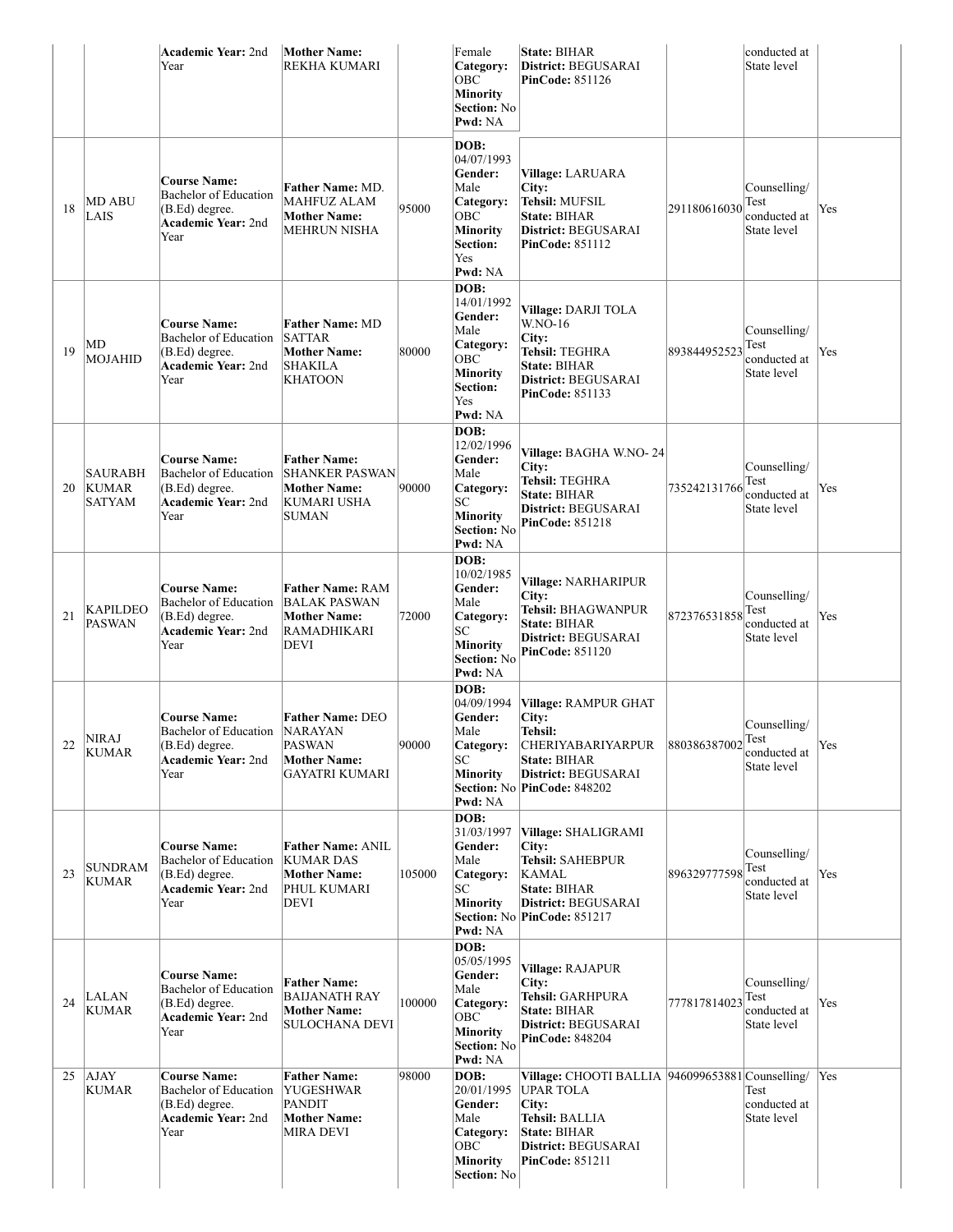|                    |                                      |        | <b>Pwd:</b> Visual<br>Impairement |                      |  |            |
|--------------------|--------------------------------------|--------|-----------------------------------|----------------------|--|------------|
| Attendance Records |                                      |        |                                   |                      |  |            |
| S.No.              |                                      | Course |                                   | <b>Academic Year</b> |  | Attachment |
|                    | Bachelor of Education (B.Ed) degree. |        |                                   | 2nd Year             |  |            |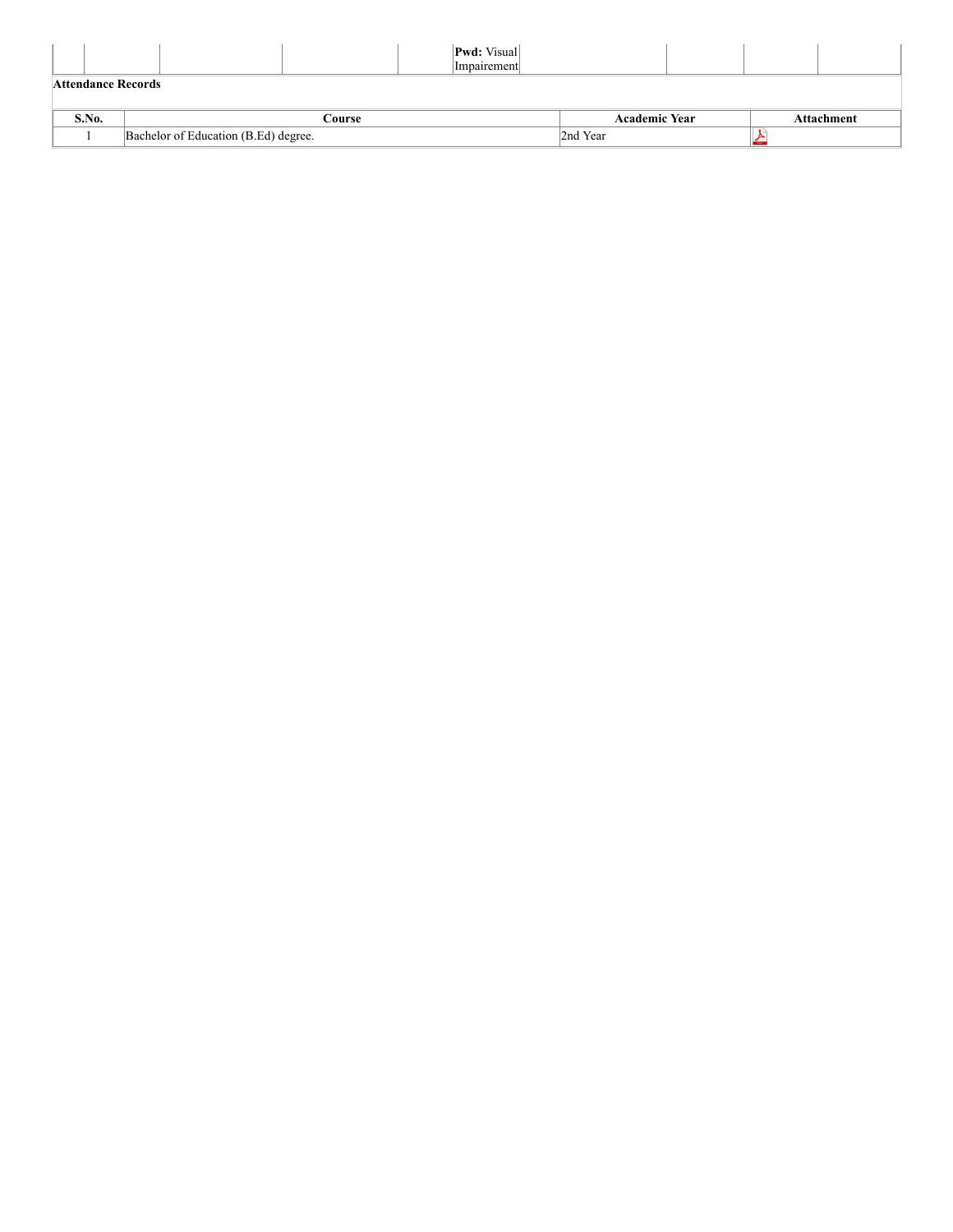# **FACULTY DETAILS (FOR ACADEMIC SESSION 2018-2019)**

Iŀ

|                | Bachelor of Education (B.Ed) degree. |                                                                                                                                                              |                        |                                         |                                    |                             |                               |                                             |                           |                                   |                                            |
|----------------|--------------------------------------|--------------------------------------------------------------------------------------------------------------------------------------------------------------|------------------------|-----------------------------------------|------------------------------------|-----------------------------|-------------------------------|---------------------------------------------|---------------------------|-----------------------------------|--------------------------------------------|
| S.No.          | <b>Photo</b>                         | <b>Faculty Detail Designation</b>                                                                                                                            |                        | Qualification                           | Date Of<br>Joining                 | Subject of                  | <b>Approved</b><br>by<br>body | Teaching<br>Teaching affiliating Experience | is<br><b>Till</b><br>Now? | Working Worked/Working<br>in      | Relaxation<br>in Eligibility<br>Criteria   |
| 1              | Reg No.:<br>TE19019520               | Name: RAJEEV<br>ROY<br><b>Father Name:</b><br>JANARDAN<br><b>SINGH</b><br>DOB:<br>01/05/1982<br>Category:<br>General                                         | Assistant<br>Professor | Master of<br>Education(M.Ed)            | 61.85 $ 20/05/2015 $ social        | science                     | Yes                           | $-114.9$<br>$\sqrt{var(s)}$                 | Yes                       | Teacher Education No<br>Programme | Applicable:<br>Proof<br>Attachment:        |
| 2              | Reg No.:<br>TE19019476               | Name:<br>JEETENDRA<br>KUMAR<br><b>Father Name:</b><br><b>RAM BADAN</b><br><b>SINGH</b><br>DOB:<br>12/07/1983<br>Category:<br>General                         | Assistant<br>Professor | M.Sc<br>59.73                           | $ 01/07/2016 $ <sup>physical</sup> | science                     | Yes                           | $-116.4$<br> year(s)                        | Yes                       | Teacher Education No<br>Programme | Applicable:<br>Proof<br>Attachment:        |
| 3              | Reg No.:<br>TE19024466               | <b>Name:</b><br><b>NIRANJAN</b><br><b>SINGH</b><br><b>Father Name:</b><br>KUSHESHWAR Principal<br><b>SINGH</b><br>DOB:<br>01/01/1964<br>Category:<br>General |                        | Ph.D<br>Education                       | 15/11/2018 Hindi                   |                             | Yes                           | $1.1$ year(s)                               | Yes                       | Teacher Education No<br>Programme | Applicable:<br>Proof<br>Attachment:        |
| 4              | Reg No.:<br>TE19027115               | Name: SONAM<br>KUMARI<br><b>Father Name:</b><br>RAM NARESH<br>PRASAD<br>SINGH<br>DOB:<br>04/09/1992<br>Category:<br>General                                  | Assistant<br>Professor | M.A<br>71.81                            | 01/12/2017 Music                   |                             | Yes                           | $ 2.0 \text{ year(s)} $                     | Yes                       | Teacher Education No<br>Programme | Applicable:<br>Proof<br>Attachment:        |
| 5              | Reg No.:<br>TE19027601               | <b>Name:</b><br>DHANANJAI<br>KUMAR<br><b>Father Name:</b><br>SHIV<br><b>SHANKAR</b><br><b>PATHAK</b><br>DOB:<br>02/05/1990<br>Category:<br>General           | Assistant<br>Professor | M.A<br>66.25                            | 01/03/2017                         | social<br>science           | Yes                           | $2.8 \text{ year(s)}$ Yes                   |                           | Teacher Education No<br>Programme | Applicable:<br>Proof<br>Attachment:        |
| 6              | Reg No.:<br>TE19034384               | Name:<br><b>PRAGYA</b><br>DESHMUKH<br><b>Father Name:</b><br>BIMAL ROY<br>DOB:<br>03/01/1987<br>Category:<br>General                                         | Assistant<br>Professor | 66.13<br>M.A                            | $01/07/2016$ sociology             |                             | Yes                           | $3.5 \text{ year(s)}$                       | Yes                       | Teacher Education No<br>Programme | <b>Applicable:</b><br>Proof<br>Attachment: |
| $\overline{7}$ | Reg No.:<br>TE19068059C              | Name:<br>MAHESH<br>KUMAR<br><b>PANDEY</b><br><b>Father Name:</b><br>DEVI<br><b>SHANKAR</b><br><b>PANDEY</b><br>DOB:<br>07/01/1985<br>Category:<br>General    | Assistant<br>Professor | <b>NET</b><br>10 <sub>th</sub><br>44.50 |                                    | $01/12/2017$ psychology Yes |                               | $ 2.1 \text{ year(s)} $                     | Yes                       | Teacher Education No<br>Programme | Applicable:<br>Proof<br>Attachment:        |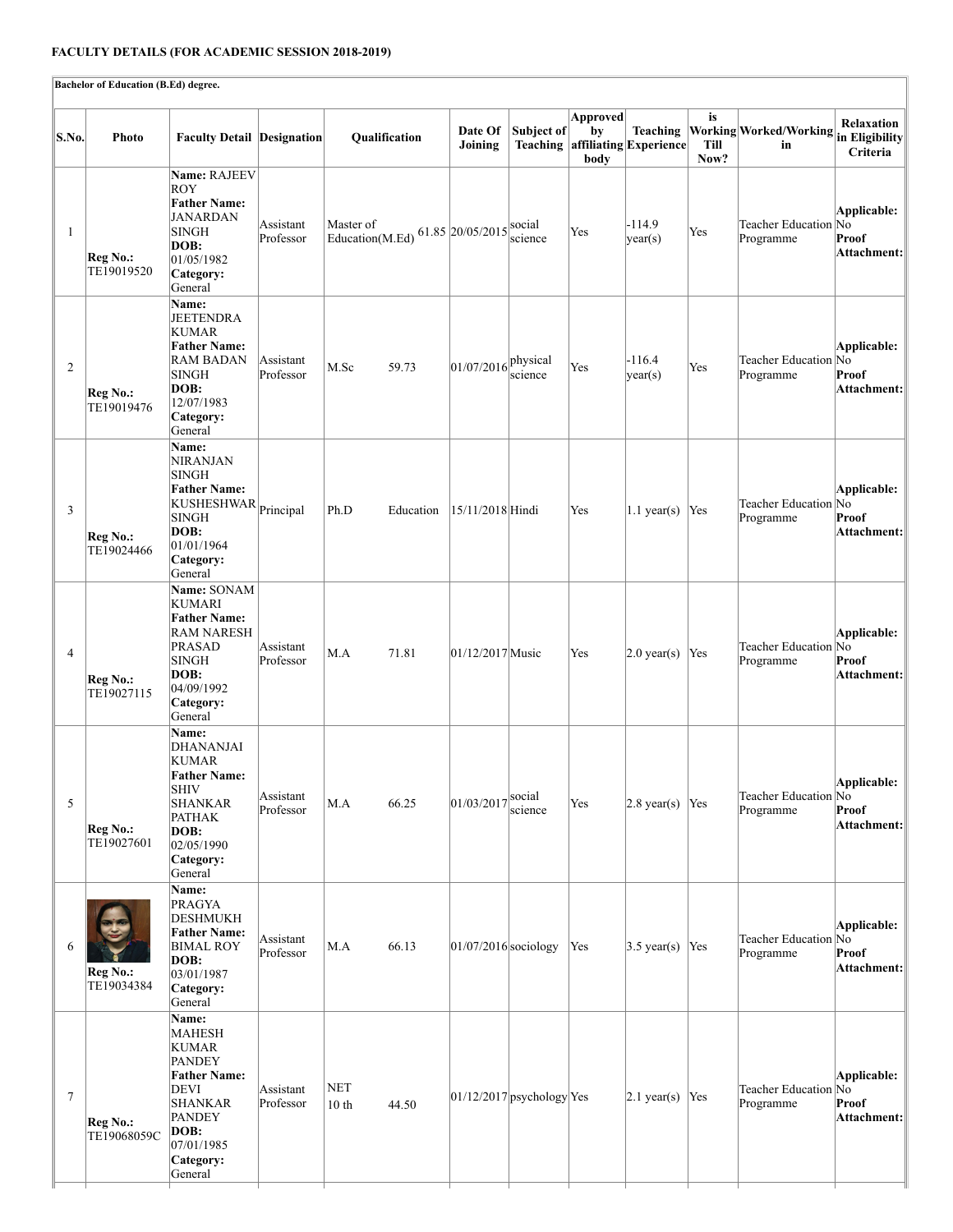| 8 |                                         | Name: PUSP<br><b>RAJ SINGH</b> | Assistant<br>Professor | 10 <sub>th</sub><br><b>NET</b> | 63.83 | $ 01/12/2017 $ Biological Yes | science | $ 2.1 \text{ year(s)} $ Yes | Teacher Education Applicable:   <br>Programme | No.         |
|---|-----------------------------------------|--------------------------------|------------------------|--------------------------------|-------|-------------------------------|---------|-----------------------------|-----------------------------------------------|-------------|
|   |                                         | <b>Father Name:</b>            |                        |                                |       |                               |         |                             |                                               | Proof       |
|   |                                         | <b>SHYAM</b>                   |                        |                                |       |                               |         |                             |                                               | Attachment: |
|   |                                         | <b>BAHADUR</b>                 |                        |                                |       |                               |         |                             |                                               |             |
|   | Reg No.<br>TE19000670CZ <sub>DOB:</sub> | <b>SINGH</b>                   |                        |                                |       |                               |         |                             |                                               |             |
|   |                                         |                                |                        |                                |       |                               |         |                             |                                               |             |
|   |                                         | 01/05/1980                     |                        |                                |       |                               |         |                             |                                               |             |
|   |                                         | Category:                      |                        |                                |       |                               |         |                             |                                               |             |
|   |                                         | General                        |                        |                                |       |                               |         |                             |                                               |             |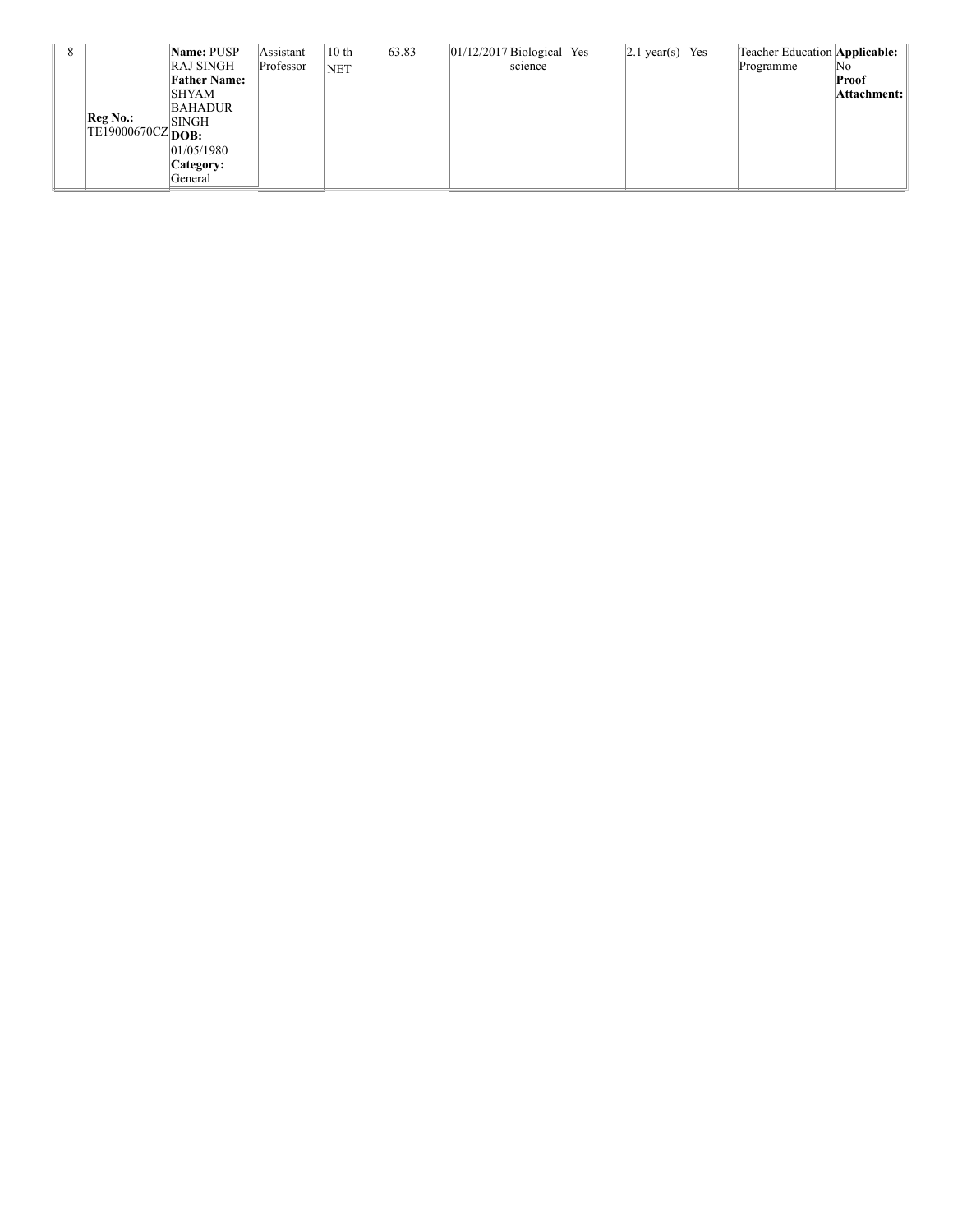## **LAND DETAILS**

**Note:- The institution or society shall furnish an affidavit on Rs. 100 stamp paper duly attested, by Oath Commissioner or Notary Public stating the precise location of the land (Khasra number, village, district, state, etc.), the total area in possession.) The land/built-up area must be mentioned in square metres only. Affidavit Details**

| Affidavit No.                                                             |                                                                                 | P 173515                             | Affidavit Date           |                                                                | 09/05/2016       |
|---------------------------------------------------------------------------|---------------------------------------------------------------------------------|--------------------------------------|--------------------------|----------------------------------------------------------------|------------------|
| Address of the Institute (Mentioned in the affidavit)                     |                                                                                 |                                      |                          |                                                                |                  |
| $\circ$ Survey $\circ$ Khata $\circ$ Gata $\circ$ Khasra $\circ$ Plot No. |                                                                                 | 1410, 1411, 1412, 1405, 1407 Village |                          |                                                                | <b>CHANDOUR</b>  |
| Tehsil/ Block/ Taluka                                                     | <b>BHAGWANPUR</b>                                                               | <b>State</b>                         | <b>BIHAR</b>             | District                                                       | <b>BEGUSARAI</b> |
| Land area mentioned in the Affidavit (in sq m)                            |                                                                                 | 3000                                 | sq m)                    | Built Up area mentioned in the Affidavit (in <sub>3000</sub> ) |                  |
| Affidavit No.                                                             |                                                                                 |                                      | Affidavit Date           |                                                                |                  |
| Whether Notarized or not                                                  |                                                                                 | <b>YES</b>                           | Affidavit Attachment     |                                                                | 스                |
| Mode of Possession of Land                                                |                                                                                 |                                      |                          |                                                                |                  |
| Mode of Possession                                                        |                                                                                 | Ownership                            |                          |                                                                |                  |
| Name of Owner of the Land                                                 |                                                                                 | VANDANA SHARMA                       | of Society/Trust/Company | Whether the ownership of land is in favour                     | Yes              |
| <b>Registration Details</b>                                               |                                                                                 |                                      |                          |                                                                |                  |
| the property and plan of open space                                       | Attachment of certified copy of registered land documents alongwith schedule of | $\blacktriangle$                     |                          |                                                                |                  |
| Date of Registration of land                                              |                                                                                 | 27/10/2015                           | Registration No.         |                                                                | 7214             |
| <b>Registration Authority of land documents with address</b>              |                                                                                 |                                      |                          |                                                                |                  |
| Name of Registering Authority of land documents                           |                                                                                 | VANDANA SHARMA                       | Village/Town/City        |                                                                | <b>CHANDOUR</b>  |
| Taluka/ Mandal                                                            | <b>BHAGWANPUR</b>                                                               | <b>State</b>                         | <b>BIHAR</b>             | District                                                       | <b>BEGUSARAI</b> |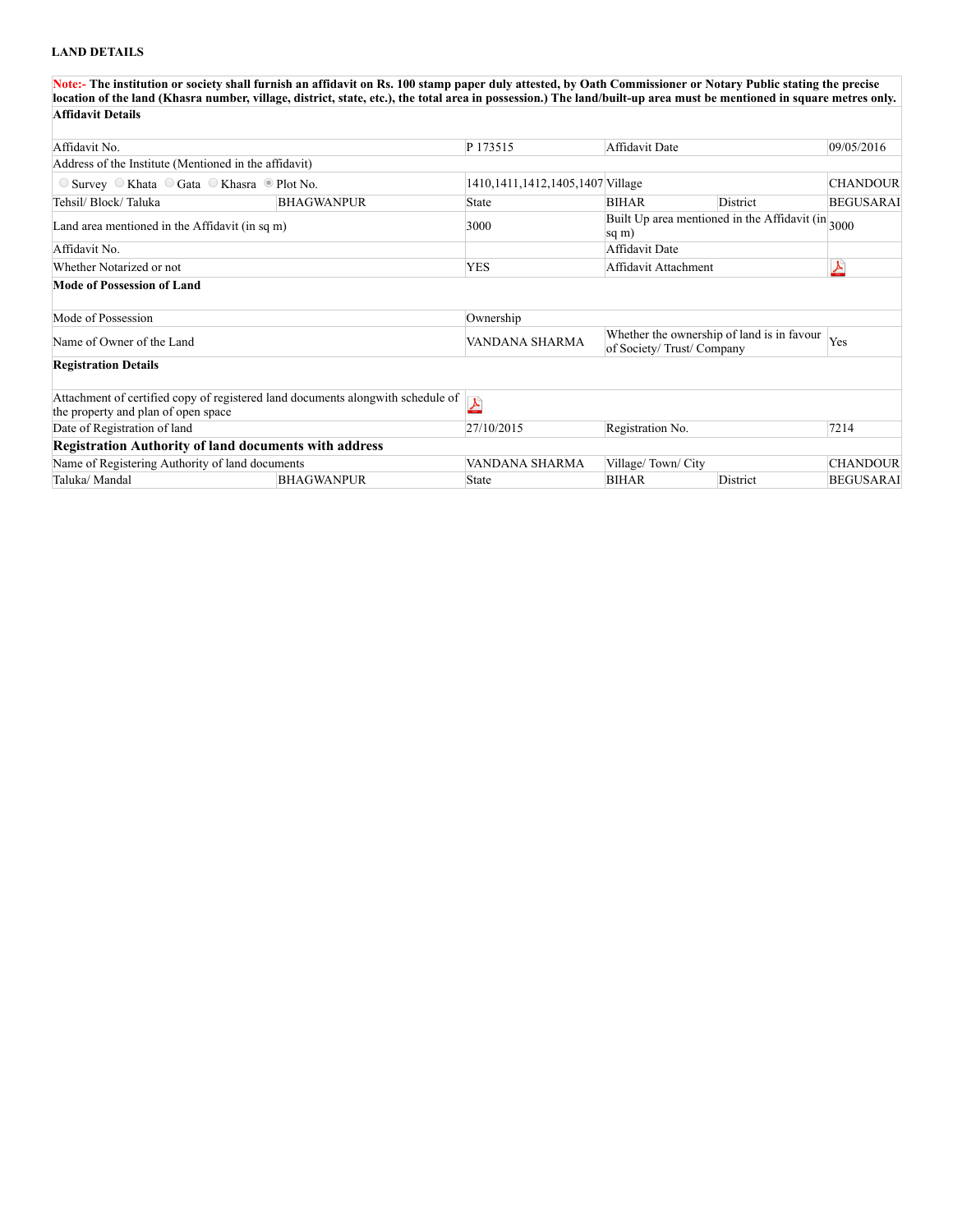## **DETAILS OF MUTATION CERTIFICATE/ PERMISSION OF LAND USE/ NON-ENCUMBRANCE CERTIFICATE**

| Note:- The land/built-up area must be mentioned in square metres only.                                                                                     |                 |                                                                         |                                   |
|------------------------------------------------------------------------------------------------------------------------------------------------------------|-----------------|-------------------------------------------------------------------------|-----------------------------------|
| DETAILS OF MUTATION CERTIFICATE OF LAND                                                                                                                    |                 |                                                                         |                                   |
| Whether the Institution has got the mutation of the land $\&$ land use in the Revenue Records of<br>the State and obtained a Mutation Certificate thereof. | Yes             |                                                                         |                                   |
| Mutation Certificate No.                                                                                                                                   | 00072003        | Date of Apply of Mutation<br>Certificate                                | 10/06/2016                        |
| Date of Issue of Mutation Certificate                                                                                                                      | 10/06/2016      | <b>Mutation Certificate Issuing</b><br>Authority                        |                                   |
| Total land area mentioned in Mutation Certificate (in sq m)                                                                                                | 1444            | Attachment                                                              | $\blacktriangle$                  |
| DETAILS OF PERMISSION OF LAND USE/ LAND USE CERTIFICATE (CLU) FOR EDUCATIONAL PURPOSE                                                                      |                 |                                                                         |                                   |
| Date of Issue of CLU                                                                                                                                       | 18/05/2016      | <b>CLU</b> Issuing Authority                                            | <b>BDO</b>                        |
| CLU Letter No.                                                                                                                                             | 318             | <b>CLU</b> Letter Date                                                  | 18/05/2016                        |
| Name of Act/Laws under which the CLU was issued to the Institution                                                                                         | <b>OF BIHAR</b> | REVENUE SYSTEM Converted/ diverted land area<br>under the CLU (in sq m) | 1444                              |
| Attachment                                                                                                                                                 |                 |                                                                         |                                   |
| DETAILS OF NON-ENCUMBRANCE CERTIFICATE                                                                                                                     |                 |                                                                         |                                   |
| Date of Issue of Non-Encumbrance Certificate                                                                                                               | 20/05/2016      | Non-Encumbrance Certificate<br><b>Issuing Authority</b>                 | <b>REGISTRY</b><br><b>OFFICER</b> |
| Non-Encumbrance Certificate Letter No.                                                                                                                     | 191             | Non-Encumbrance Certificate Date 20/05/2016                             |                                   |
| Total land area mentioned in NEC Certificate (in sq m)                                                                                                     | 1444            | Attachment                                                              |                                   |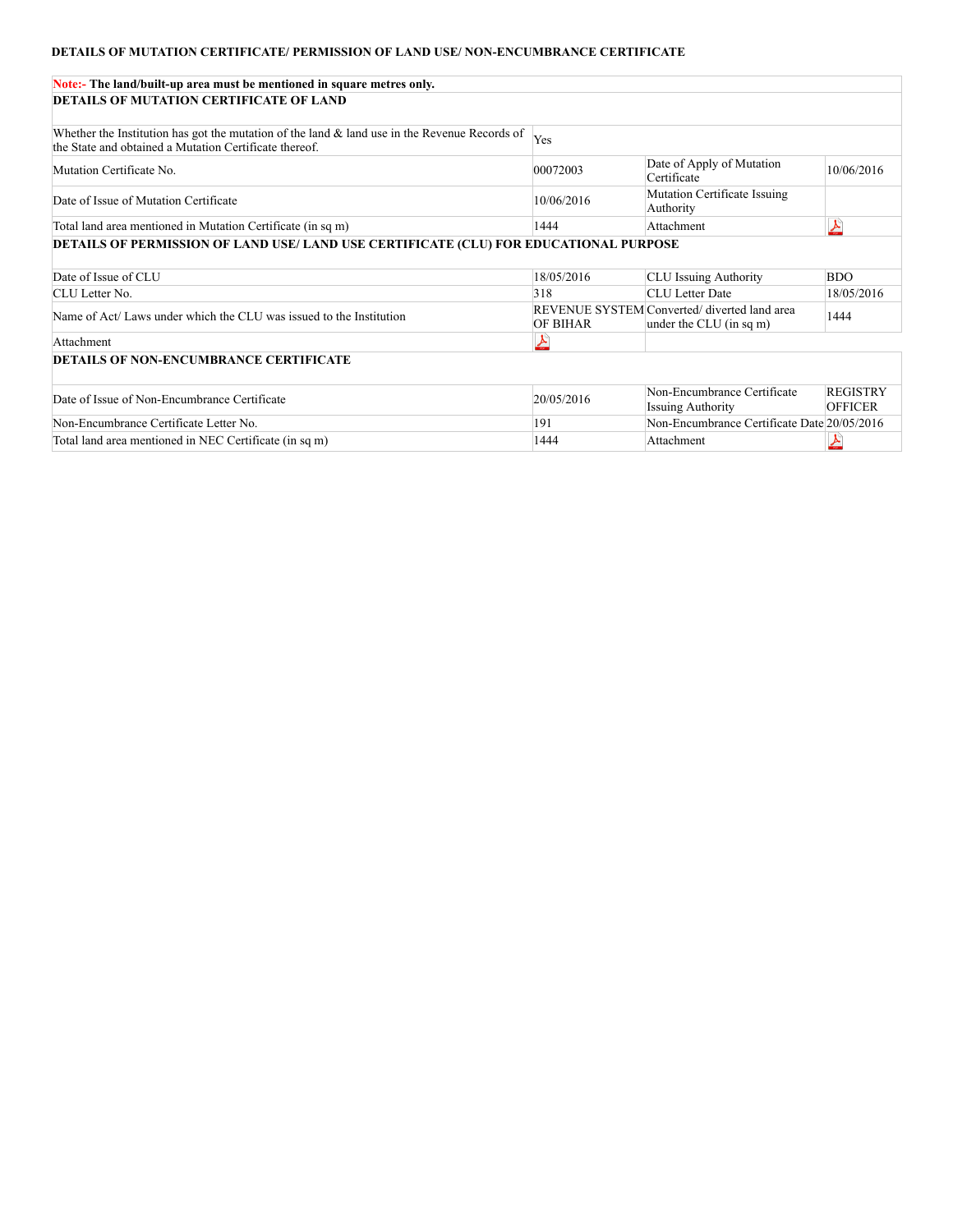## **DETAILS OF BUILDING PLAN**

| Note:- The land/built-up area must be mentioned in square metres only.                                        |                                                                       |                                                                                       |                                                                                                                                                                                                                                                 |                  |
|---------------------------------------------------------------------------------------------------------------|-----------------------------------------------------------------------|---------------------------------------------------------------------------------------|-------------------------------------------------------------------------------------------------------------------------------------------------------------------------------------------------------------------------------------------------|------------------|
| Total Land Area mentioned in the<br>building plan (in sq m)                                                   | 3137.50                                                               |                                                                                       | Total Built Up Area mentioned in the building plan (in sq m)                                                                                                                                                                                    | 3032.51          |
| Details of Approving Authority of Building Plan with address (Corporation/Municipality/Panchayat)             |                                                                       |                                                                                       |                                                                                                                                                                                                                                                 |                  |
|                                                                                                               |                                                                       |                                                                                       |                                                                                                                                                                                                                                                 |                  |
| Name of Approving Authority with<br>address                                                                   | <b>CHANDRABHUSHAN</b><br><b>PRASAD</b><br>SINGH(PLANNING<br>ENGINEER) | Village                                                                               | <b>PATNA</b>                                                                                                                                                                                                                                    |                  |
| Taluka/ Mandal                                                                                                | <b>PATNA</b>                                                          | Town/City                                                                             |                                                                                                                                                                                                                                                 | <b>PATNA</b>     |
| <b>State</b>                                                                                                  | <b>BIHAR</b>                                                          | District                                                                              |                                                                                                                                                                                                                                                 | <b>BEGUSARAI</b> |
| Pin Code                                                                                                      | 823001                                                                | Date of Approval                                                                      |                                                                                                                                                                                                                                                 | 15/01/2017       |
| <b>Building Plan Attachment</b>                                                                               | 上                                                                     |                                                                                       |                                                                                                                                                                                                                                                 |                  |
|                                                                                                               |                                                                       |                                                                                       | BREAK-UP OF BUILT UP AREA MENTIONED IN THE BUILDING PLAN FOR THE TEACHER EDUCATION PROGRAMME/S                                                                                                                                                  |                  |
|                                                                                                               |                                                                       |                                                                                       |                                                                                                                                                                                                                                                 |                  |
| Room No                                                                                                       | Room Size(in sq m)                                                    |                                                                                       |                                                                                                                                                                                                                                                 |                  |
|                                                                                                               | 54.08                                                                 |                                                                                       |                                                                                                                                                                                                                                                 |                  |
| Multipurpose Hall (in sq m)                                                                                   | 190                                                                   |                                                                                       | Library-Cum-Reading Room (in sq m)                                                                                                                                                                                                              | 128              |
| ICT Resource Centre (in sq m)                                                                                 | 53                                                                    |                                                                                       | Curriculum Laboratory (in sq m)                                                                                                                                                                                                                 | 104              |
| Art & Craft Resource Centre (in sq m)                                                                         | 24.99                                                                 |                                                                                       | Teaching Learning Resource Centre for Arts & work experience (in sq m)                                                                                                                                                                          | 104.151          |
| Health and Physical Education<br>Resource Centre (in sq m)                                                    | 35.535                                                                | Principal's Office (in sq m)                                                          |                                                                                                                                                                                                                                                 | 33.44            |
| Staff Room (in sq m)                                                                                          | 20.44                                                                 | Administrative Office (in sq m)                                                       |                                                                                                                                                                                                                                                 | 31.58            |
| Girl's Common Room (in sq m)                                                                                  | 35.30                                                                 | Seminar Room (in sq m)                                                                |                                                                                                                                                                                                                                                 | 190.451          |
| Canteen (in sq m)                                                                                             | 56.67                                                                 |                                                                                       | Seperate Toilet Facility (in sq m) for Boys and Girls                                                                                                                                                                                           | 14.860           |
| Parking Space (in sq m)                                                                                       | 306                                                                   | Store Room 1 (in sq m)                                                                |                                                                                                                                                                                                                                                 | 22.07            |
| Store Room 2 (in sq m)                                                                                        |                                                                       |                                                                                       | Multi Purpose Play Field (in sq m)                                                                                                                                                                                                              | 879.977          |
| Add any additional infrastructural details(If any)                                                            |                                                                       |                                                                                       |                                                                                                                                                                                                                                                 |                  |
|                                                                                                               |                                                                       |                                                                                       |                                                                                                                                                                                                                                                 |                  |
| Name                                                                                                          | Size(in Sq. Mts.)                                                     |                                                                                       |                                                                                                                                                                                                                                                 |                  |
| NO                                                                                                            | 0                                                                     |                                                                                       |                                                                                                                                                                                                                                                 |                  |
| Other information required                                                                                    |                                                                       |                                                                                       |                                                                                                                                                                                                                                                 |                  |
| Other Remaining Built Up Area viz<br>gallery, staircase, ramp etc. (in sq m)                                  | 31.136                                                                |                                                                                       | Total Built-Up Area on the basis of above details (in sq m)                                                                                                                                                                                     | 3032.51          |
| Whether the Total Built-Up Area<br>mentioned is as per approved building<br>plan                              | Yes                                                                   |                                                                                       | Whether the building of the institution has been constructed as per National Building<br>Code and the same is fully safe and structurally sound having load bearing capacity<br>as per the Code/ Standards, to run the teacher training course. | Yes              |
| Whether Building Safety Certificate as<br>per National/State Disaster<br>Management Authority acquired or not | No                                                                    |                                                                                       |                                                                                                                                                                                                                                                 |                  |
| Whether safeguard against fire hazard<br>has been provided in all parts of the<br>building.                   | Yes                                                                   |                                                                                       |                                                                                                                                                                                                                                                 |                  |
| <b>Fire Safety</b>                                                                                            |                                                                       |                                                                                       |                                                                                                                                                                                                                                                 |                  |
| Fire Safety Certificate DEPUTY FIRE<br><b>Issuing Authority</b><br><b>OFFICER</b>                             | Fire Safety Certificate No. 211                                       | Fire Safety Certificate Date                                                          |                                                                                                                                                                                                                                                 | 15/10/2018       |
| Facilities provided for Ramp and Lift                                                                         | Ramp                                                                  | institution.                                                                          | Whether Electricity and safe drinking Water Facility has been provided by the                                                                                                                                                                   | Yes              |
| Electricity Connection Meter No.                                                                              | 3225500                                                               | Water Connection Meter No.                                                            |                                                                                                                                                                                                                                                 | 000000           |
| Whether the institution's campus,<br>building, furniture etc is barrier free.                                 | No                                                                    | Whether the institution's campus, building, facility etc is disabled friendly.<br>Yes |                                                                                                                                                                                                                                                 |                  |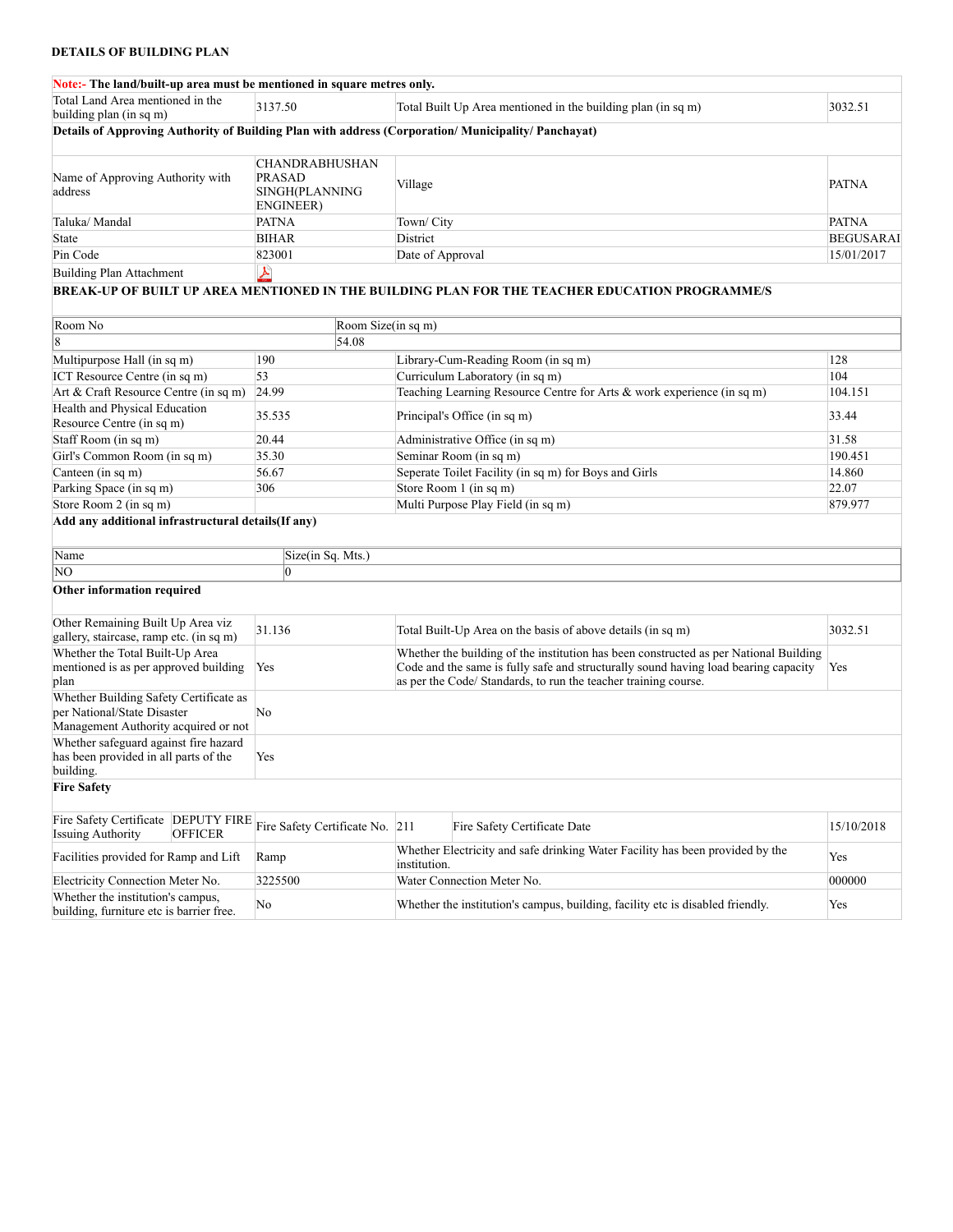#### **Note:- The land/built-up area must be mentioned in square metres only.**

| <u>wit:- тистани/bunt-up area must be inchtioned in square incircs only.</u>                           |                                                         |                                                                                  |                                                       |  |  |
|--------------------------------------------------------------------------------------------------------|---------------------------------------------------------|----------------------------------------------------------------------------------|-------------------------------------------------------|--|--|
| Whether completion of building is as per<br>approved building plan or not                              | Yes                                                     |                                                                                  |                                                       |  |  |
| Address of the Institution mentioned in Building Completion Certificate                                |                                                         |                                                                                  |                                                       |  |  |
|                                                                                                        |                                                         |                                                                                  |                                                       |  |  |
| $\bullet$ Plot<br>$\bigcirc$<br>$\bigcirc$<br>$\bigcirc$<br>$\bigcirc$<br>Survey Khata Gata Khasra No. | 1410, 1411, 1412                                        | Taluka/Mandal                                                                    | <b>BHAGWANPUR</b>                                     |  |  |
| Village/Town/City                                                                                      | <b>CHANDOUR</b>                                         | Street/Road                                                                      | DALSINGHSARAI KAIDARABAD<br>MALTI PIPRABEGUSARAI ROAD |  |  |
| <b>BIHAR</b><br>State                                                                                  | District                                                | <b>BEGUSARAI</b><br>Pin Code                                                     | 851133                                                |  |  |
| Date of Inspection by the Engineer                                                                     | 03/04/2016                                              | Date of Construction                                                             | 15/03/2013                                            |  |  |
| Total Land Area mentioned in the<br>Building Completion Certificate (in sq m)                          | 3137.5                                                  | Total BuiltUp Area mentioned in the<br>Building Completion Certificate (in sq m) | 3032.52                                               |  |  |
| <b>Building Completion Certificate Issuing Authority</b>                                               |                                                         |                                                                                  |                                                       |  |  |
|                                                                                                        |                                                         |                                                                                  |                                                       |  |  |
| Name of Authority                                                                                      | <b>CHANDRABHUSHAN PRASAD</b><br>SINGH PLANNING EGNINEER | Date of Issue                                                                    | 15/01/2017                                            |  |  |
| Address                                                                                                | <b>PATNA</b>                                            | Taluka/ Mandal                                                                   | <b>PATNA</b>                                          |  |  |
| <b>BIHAR</b><br>State                                                                                  | District                                                | <b>BEGUSARAI</b><br>Pin Code                                                     | 823001                                                |  |  |
| <b>Building Completion Certificate</b><br>Attachment                                                   | $\blacktriangle$                                        |                                                                                  |                                                       |  |  |
| Break-Up of Built-Up Area mentioned in the Building Plan for the Teacher Education Programme/s         |                                                         |                                                                                  |                                                       |  |  |
| Room No                                                                                                | Room Size(in sq m)                                      |                                                                                  |                                                       |  |  |
| 8                                                                                                      | $\sqrt{54.08}$                                          |                                                                                  |                                                       |  |  |
| Multipurpose Hall (in sq m)                                                                            | 190                                                     | Library-Cum-Reading Room (in sq m)                                               | 128                                                   |  |  |
| ICT Resource Centre (in sq m)                                                                          | 53                                                      | Curriculum Laboratory (in sq m)                                                  | 104                                                   |  |  |
|                                                                                                        |                                                         | Teaching Learning Resource Centre for                                            |                                                       |  |  |
| Art & Craft Resource Centre (in sq m)                                                                  | 24.99                                                   | Arts & work experience (in sq m)                                                 | 104.151                                               |  |  |
| Health and Physical Education Resource<br>Centre (in sq m)                                             | 35.535                                                  | Principal's Office (in sq m)                                                     | 33.44                                                 |  |  |
| Staff Room (in sq m)                                                                                   | 20.44                                                   | Administrative Office (in sq m)                                                  | 31.58                                                 |  |  |
| Girl's Common Room (in sq m)                                                                           | 35.30                                                   | Seminar Room (in sq m)                                                           | 190.451                                               |  |  |
| Canteen (in sq m)                                                                                      | 56.67                                                   | Seperate Toilet Facility (in sq m) for Boys<br>and Girls                         | 14.860                                                |  |  |
| Parking Space (in sq m)                                                                                | 306                                                     | Store Room 1 (in sq m)                                                           | 22.07                                                 |  |  |
| Store Room 2 (in sq m)                                                                                 |                                                         | Multi Purpose Play Field (in sq m)                                               | 879.977                                               |  |  |
| Add any additional infrastructural details(If any)                                                     |                                                         |                                                                                  |                                                       |  |  |
| Name                                                                                                   | Size(in Sq. Mts.)                                       |                                                                                  |                                                       |  |  |
| ΝO                                                                                                     | l0                                                      |                                                                                  |                                                       |  |  |
| Other information required                                                                             |                                                         |                                                                                  |                                                       |  |  |
| Other Remaining Built Up Area viz                                                                      | 31.136                                                  | Total Built-Up Area on the basis of above                                        |                                                       |  |  |
| gallery, staircase, ramp etc. (in sq m)                                                                |                                                         | details (in sq m)                                                                | 3032.51                                               |  |  |
| Floor Wise Built-Up Area (in sq m)                                                                     |                                                         |                                                                                  |                                                       |  |  |
|                                                                                                        | Floor(s)                                                |                                                                                  | Constructed                                           |  |  |
| Ground Floor                                                                                           |                                                         |                                                                                  | 955.85                                                |  |  |
| <b>First Floor</b>                                                                                     |                                                         |                                                                                  | 955.85                                                |  |  |
| Second Floor                                                                                           |                                                         |                                                                                  | 955.85                                                |  |  |
| Third Floor                                                                                            |                                                         |                                                                                  | 164.96                                                |  |  |
| Fourth Floor                                                                                           |                                                         | $\vert 0 \vert$                                                                  |                                                       |  |  |
| Fifth Floor                                                                                            |                                                         | $\vert 0 \vert$                                                                  |                                                       |  |  |
| Total Built-Up Area (in sq m)                                                                          |                                                         |                                                                                  | 3032.51                                               |  |  |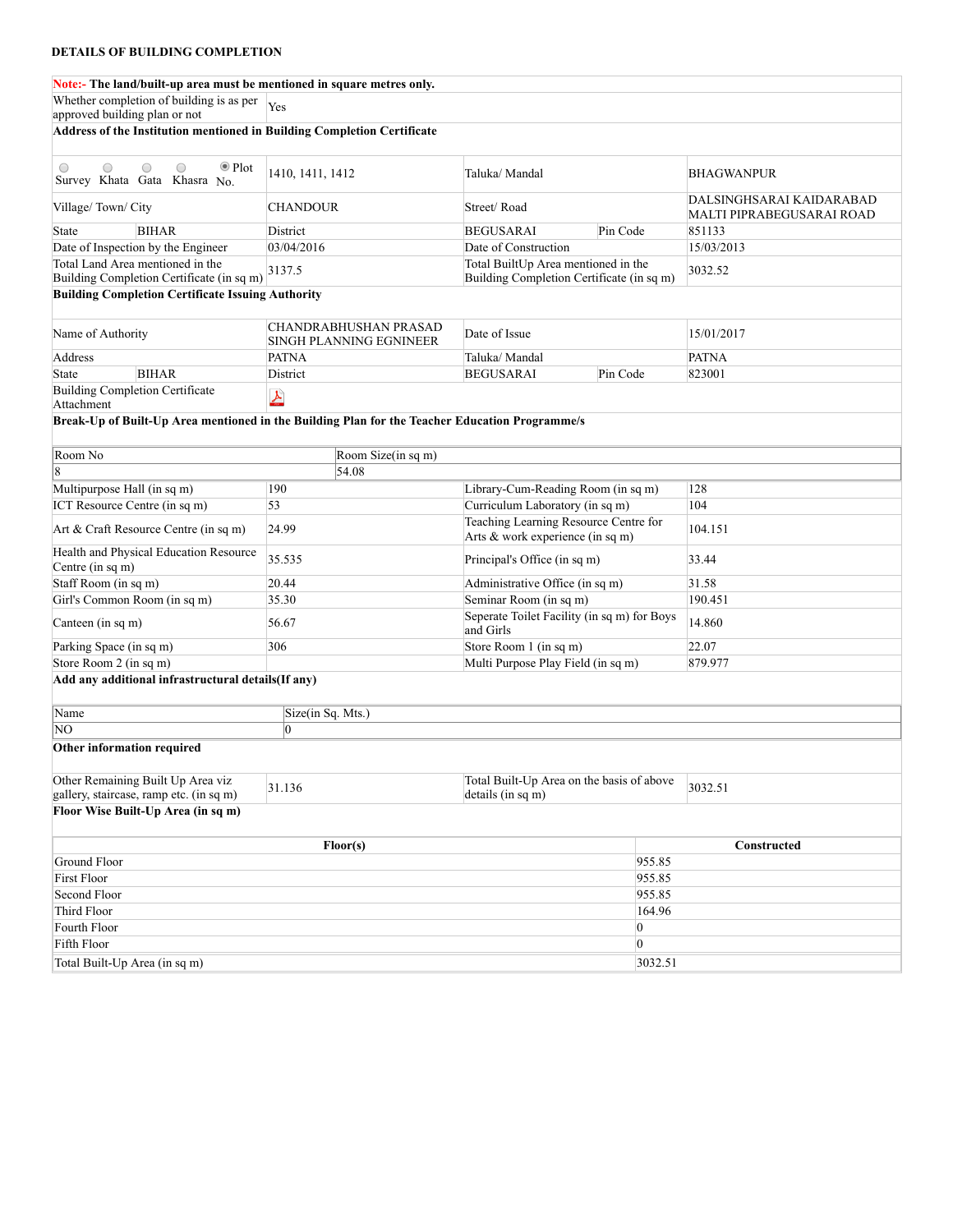## **GEOGRAPHIC LOCATION**

| ∟atitude                                             | Longitude                    | $\overline{\phantom{a}}$<br>Area(Sam' | TD<br>Address              |
|------------------------------------------------------|------------------------------|---------------------------------------|----------------------------|
| 152567994<br>$\overline{\phantom{a}}$<br>7957 L<br>. | 12087670<br>98<br>$\{0, 1\}$ | $\sim$<br>w<br>,,,,,,,<br>1410        | ⁄ I I<br>10.0 <i>0.</i> 00 |
|                                                      |                              |                                       |                            |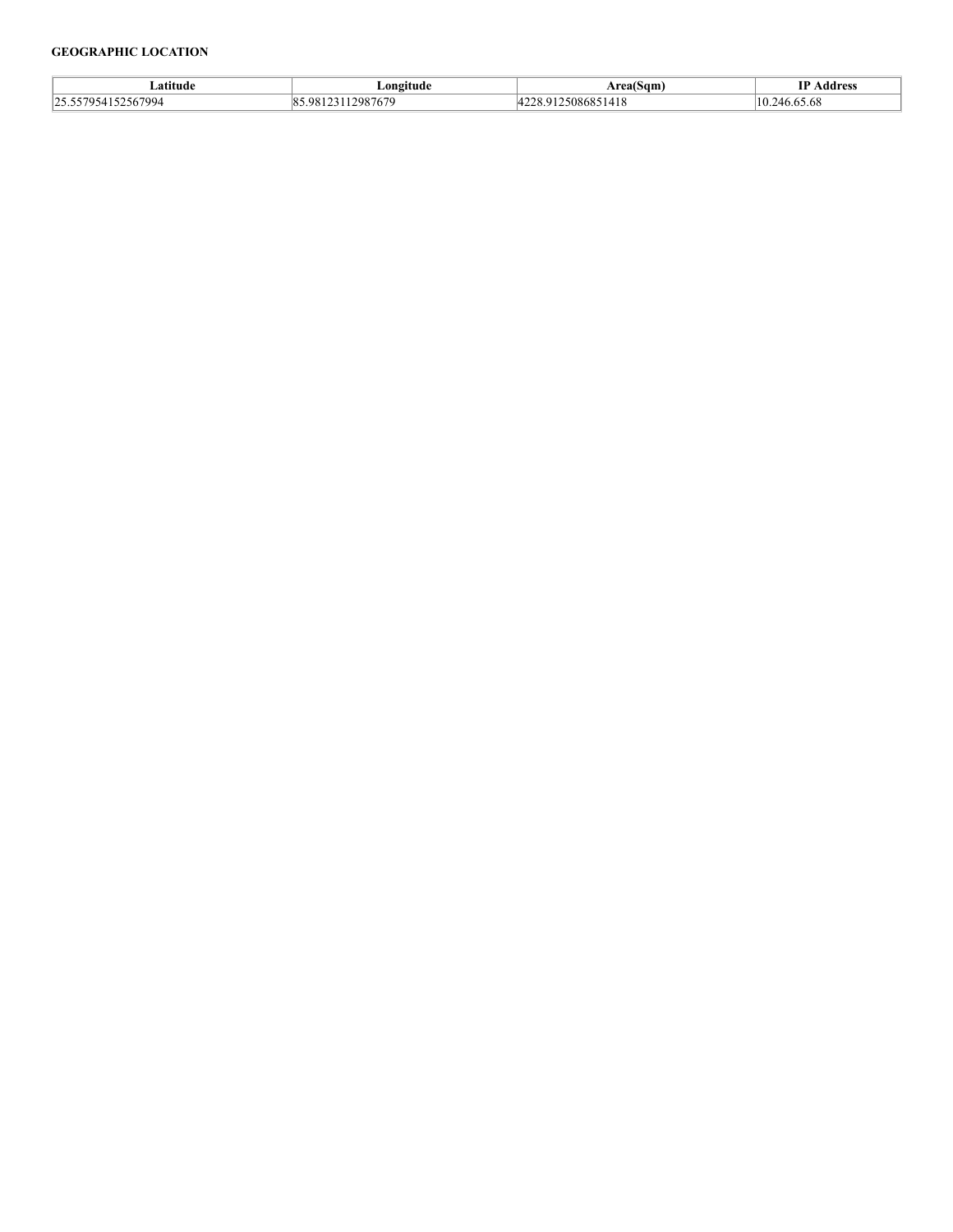# **FINANCIAL MANAGEMENT**

|              | <b>FDR Details (Maintained by the Institution)</b>                                                                                                                                          |                                  |               |                                                                     |    |                                     |                           |                                                 |                                                                                                                   |                                     |                               |            |
|--------------|---------------------------------------------------------------------------------------------------------------------------------------------------------------------------------------------|----------------------------------|---------------|---------------------------------------------------------------------|----|-------------------------------------|---------------------------|-------------------------------------------------|-------------------------------------------------------------------------------------------------------------------|-------------------------------------|-------------------------------|------------|
|              | <b>Endowment Fund Details</b>                                                                                                                                                               |                                  |               |                                                                     |    |                                     |                           |                                                 |                                                                                                                   |                                     |                               |            |
| S.No.        | Course                                                                                                                                                                                      | fund                             |               | <b>Amout of Endowment   Date of Maturity of Endowment  </b><br>fund |    |                                     |                           | Serial No. of<br><b>Bank Name</b><br><b>FDR</b> |                                                                                                                   | Joint or<br><b>Not</b>              | Attachment                    |            |
| 1            | Bachelor of Education (B.Ed)<br>degree.                                                                                                                                                     | 326139                           |               | 06/02/2019                                                          |    | <b>BANK</b>                         | PUNJAB NATIONAL<br>386900 |                                                 | Yes                                                                                                               | <u>لىل</u>                          |                               |            |
|              | <b>Reserve Fund Details</b>                                                                                                                                                                 |                                  |               |                                                                     |    |                                     |                           |                                                 |                                                                                                                   |                                     |                               |            |
| S.No.        | Course                                                                                                                                                                                      | <b>Amount of Reserve</b><br>fund |               |                                                                     |    | Date of Maturity of Reserve<br>fund |                           |                                                 | <b>Bank Name</b>                                                                                                  | Serial No. of<br><b>FDR</b>         | <b>Joint or</b><br><b>Not</b> | Attachment |
| -1           | Bachelor of Education (B.Ed)<br>degree.                                                                                                                                                     | 543562                           |               | 06/02/2019                                                          |    |                                     |                           | PUNJAB NATIONAL<br>BANK                         |                                                                                                                   | 386900                              | Yes                           | <u>لىل</u> |
|              | <b>Fee Structure of Institution</b>                                                                                                                                                         |                                  |               |                                                                     |    |                                     |                           |                                                 |                                                                                                                   |                                     |                               |            |
| S.No.        | Course                                                                                                                                                                                      | <b>Admission</b><br>Fee          | Tution<br>Fee | Library<br>Fee                                                      |    | Laboratory<br>Fee                   |                           | <b>Hostel</b><br><b>Charges</b>                 | <b>Mess</b><br><b>Charges</b>                                                                                     | <b>Yearly development</b><br>charge | Other<br>charges              |            |
| $\mathbf{1}$ | Bachelor of Education (B.Ed)<br>degree.                                                                                                                                                     | 1000                             | 60500         | 500                                                                 |    | 500                                 | 0                         |                                                 | $\overline{0}$                                                                                                    | 7000                                |                               | 5500       |
|              | Balance sheet as on the last date of the financial year (2018-19)                                                                                                                           |                                  |               |                                                                     |    |                                     |                           |                                                 |                                                                                                                   |                                     |                               |            |
|              | S.No.                                                                                                                                                                                       |                                  | Year          |                                                                     |    |                                     |                           |                                                 |                                                                                                                   | Attachment                          |                               |            |
|              | $\mathbf{1}$                                                                                                                                                                                | 2018-19                          |               |                                                                     |    |                                     | 乄                         |                                                 |                                                                                                                   |                                     |                               |            |
|              | Income $&$ Expenditure account for the financial year $(2018-19)$                                                                                                                           |                                  |               |                                                                     |    |                                     |                           |                                                 |                                                                                                                   |                                     |                               |            |
|              | S.No.                                                                                                                                                                                       |                                  | Year          |                                                                     |    |                                     |                           |                                                 |                                                                                                                   | Attachment                          |                               |            |
|              |                                                                                                                                                                                             | 2018-19                          |               |                                                                     |    |                                     | $\blacktriangle$          |                                                 |                                                                                                                   |                                     |                               |            |
|              | Receipt & Payment account for the financial year (2018-19)                                                                                                                                  |                                  |               |                                                                     |    |                                     |                           |                                                 |                                                                                                                   |                                     |                               |            |
|              | S.No.                                                                                                                                                                                       |                                  | Year          |                                                                     |    |                                     |                           |                                                 |                                                                                                                   | <b>Attachment</b>                   |                               |            |
|              | 1                                                                                                                                                                                           | 2018-19                          |               |                                                                     |    |                                     | $\pmb{\gamma}$            |                                                 |                                                                                                                   |                                     |                               |            |
|              | <b>UNITED BANK</b><br>Name of the Bank with which the institution is having<br>Mode of salary paid to staff<br>OF INDIA<br>salary account                                                   |                                  |               |                                                                     |    | ■ Bank Transfer                     | $\Box$ Cash $\Box$ Cheque |                                                 |                                                                                                                   |                                     |                               |            |
|              | Do the institute is having EPF/ GPF/ NPS/ CPF Facility<br>None<br>for Staff                                                                                                                 |                                  |               |                                                                     |    |                                     |                           |                                                 |                                                                                                                   |                                     |                               |            |
|              | Salaries paid to teaching staff during the financial year<br>Salaries paid to non-teaching staff during the financial year 2018-19<br>6285000<br>2018-19 (Amount in Rs.)<br>(Amount in Rs.) |                                  |               |                                                                     |    | 1191000                             |                           |                                                 |                                                                                                                   |                                     |                               |            |
|              | Amount spent on utilities during the financial year $2018$ -<br>19 (Amount in Rs.)                                                                                                          |                                  |               |                                                                     |    |                                     |                           |                                                 | Amount spent on purchase of books & journals for the library<br>during the financial year 2018-19 (Amount in Rs.) |                                     | $\overline{0}$                |            |
|              | Amount spent on purchase of equipments during the<br>financial year 2018-19 (Amount in Rs.)                                                                                                 |                                  | 77711         |                                                                     |    | 2018-19 (Amount in Rs.)             |                           |                                                 | Amount spent on purchase of furniture during the financial year                                                   |                                     | 333562                        |            |
|              | Amount spent on purchase of contingencies during the<br>$\overline{0}$<br>Excess of expenditure over income in the financial year 2018-19<br>financial year 2018-19 (Amount in Rs.)         |                                  |               |                                                                     | No |                                     |                           |                                                 |                                                                                                                   |                                     |                               |            |

Institutions account have been audited (for the financial Yes Teachers are paid salary for the vacation period Yes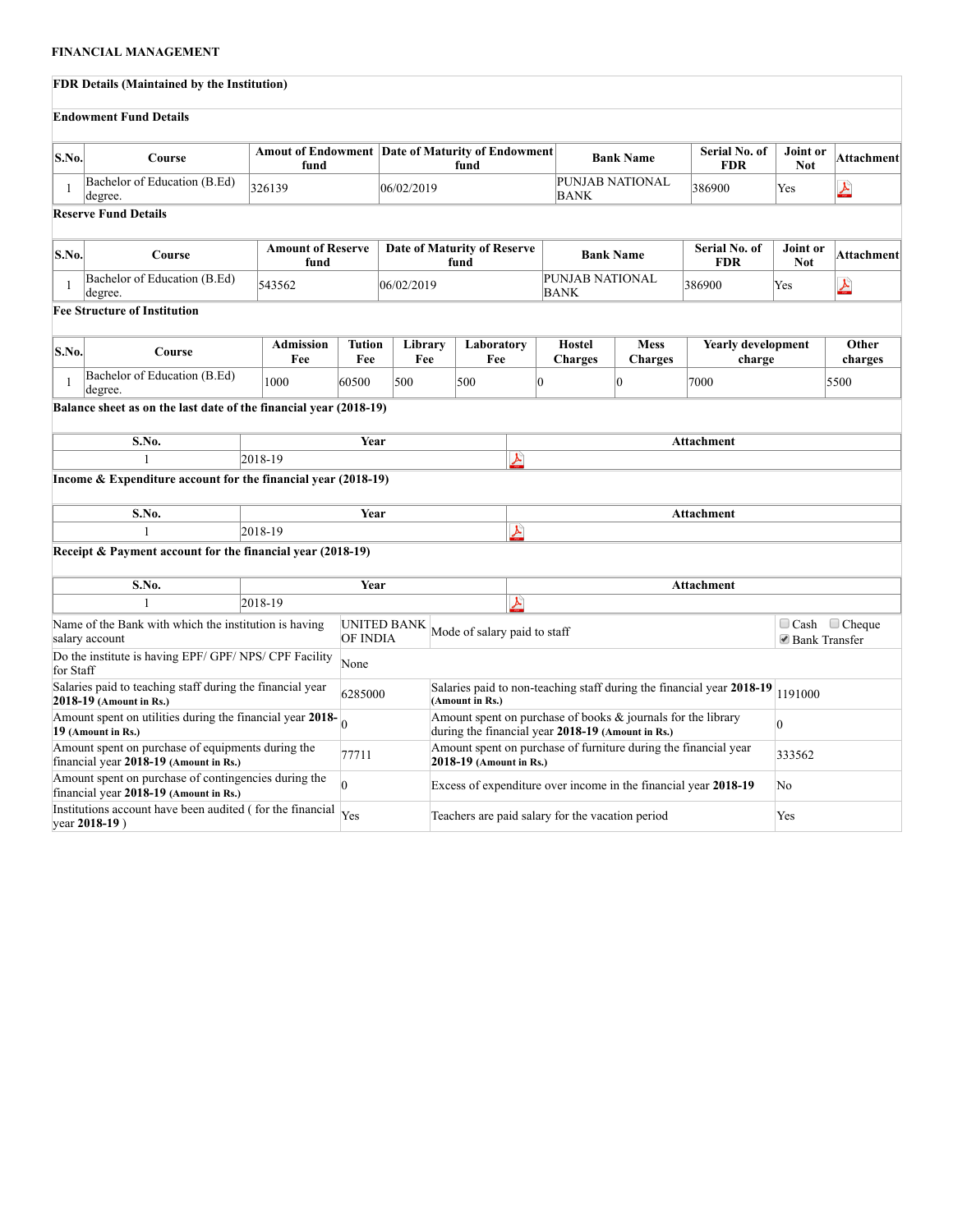## **OTHER INFORMATION**

| Name of Grievance/Complaint Redressal Officer DR NIRANJAN SINGH                                      |                                                               |                                                                                | Contact Number of Grievance/Complaint Redressal<br>Officer |     |                             | 9572472111           |  |
|------------------------------------------------------------------------------------------------------|---------------------------------------------------------------|--------------------------------------------------------------------------------|------------------------------------------------------------|-----|-----------------------------|----------------------|--|
| Name of Contact Person in case of Emergency                                                          | DR NIRANJAN SINGH                                             | Contact Number of Contact Person in case of Emergency                          |                                                            |     | 8789361462                  |                      |  |
| Email id of Grievance/Complaint Redressal<br>Officer                                                 |                                                               | $dr.niranjan singh7@gmail.com$ Email id of Contact Person in case of Emergency |                                                            |     | dr.niranjansingh7@gmail.com |                      |  |
| Name of Nodal Officer for Anti Ragging                                                               | Dr Niranjan singh                                             | Contact no of Nodal Officer for Anti Ragging                                   |                                                            |     | 9572472111                  |                      |  |
|                                                                                                      | Name of Head of Sexual Harassment Committee Dr Niranjan singh |                                                                                | Contact Number of Head of Sexual Harassment<br>Committee   |     |                             | 8789361462           |  |
| Email id of Head of Sexual Harassment Committee                                                      |                                                               | dr.niranjansingh7@gmail.com                                                    |                                                            |     |                             |                      |  |
| <b>Library Details</b>                                                                               |                                                               |                                                                                |                                                            |     |                             |                      |  |
|                                                                                                      |                                                               |                                                                                |                                                            |     |                             |                      |  |
| No. of books in the library                                                                          | 5889                                                          | No. of educational journals/ periodicals being subscribed 10                   |                                                            |     |                             |                      |  |
| No. of encyclopedia available in the library                                                         | 40                                                            |                                                                                | Total seating capacity in the library                      |     |                             |                      |  |
| Practice teaching at school                                                                          | Applicable                                                    |                                                                                |                                                            |     |                             |                      |  |
| 10<br>Total no. of practicing teaching days                                                          |                                                               | Min no. of practicing teaching lessions given by each<br>student               |                                                            |     | 60                          |                      |  |
| Whether Institute is having NSS/NCC Unit                                                             |                                                               | None                                                                           |                                                            |     |                             |                      |  |
| Give details of refresher Courses/ Seminars/ Conferences/ Workshops/ Programmes for faculty division |                                                               |                                                                                |                                                            |     |                             |                      |  |
| List of faculty members who have received any prfessional/ recognition award No                      |                                                               |                                                                                |                                                            |     |                             |                      |  |
| <b>Upload Academic Calendar</b>                                                                      |                                                               |                                                                                |                                                            |     |                             |                      |  |
|                                                                                                      |                                                               |                                                                                |                                                            |     |                             |                      |  |
| S.No.<br>Year<br><b>Start of Admission</b><br>Attachment                                             | <b>Close of Admission</b>                                     | <b>Start of Teaching</b>                                                       | <b>Last Teaching Day</b>                                   |     | <b>Teaching Days</b>        | <b>Vacation Days</b> |  |
| 2018-19<br>10/08/2018<br>⋏                                                                           | 20/08/2018                                                    | 04/09/2018                                                                     | 28/05/2019                                                 | 200 |                             | 117                  |  |
|                                                                                                      |                                                               |                                                                                |                                                            |     |                             |                      |  |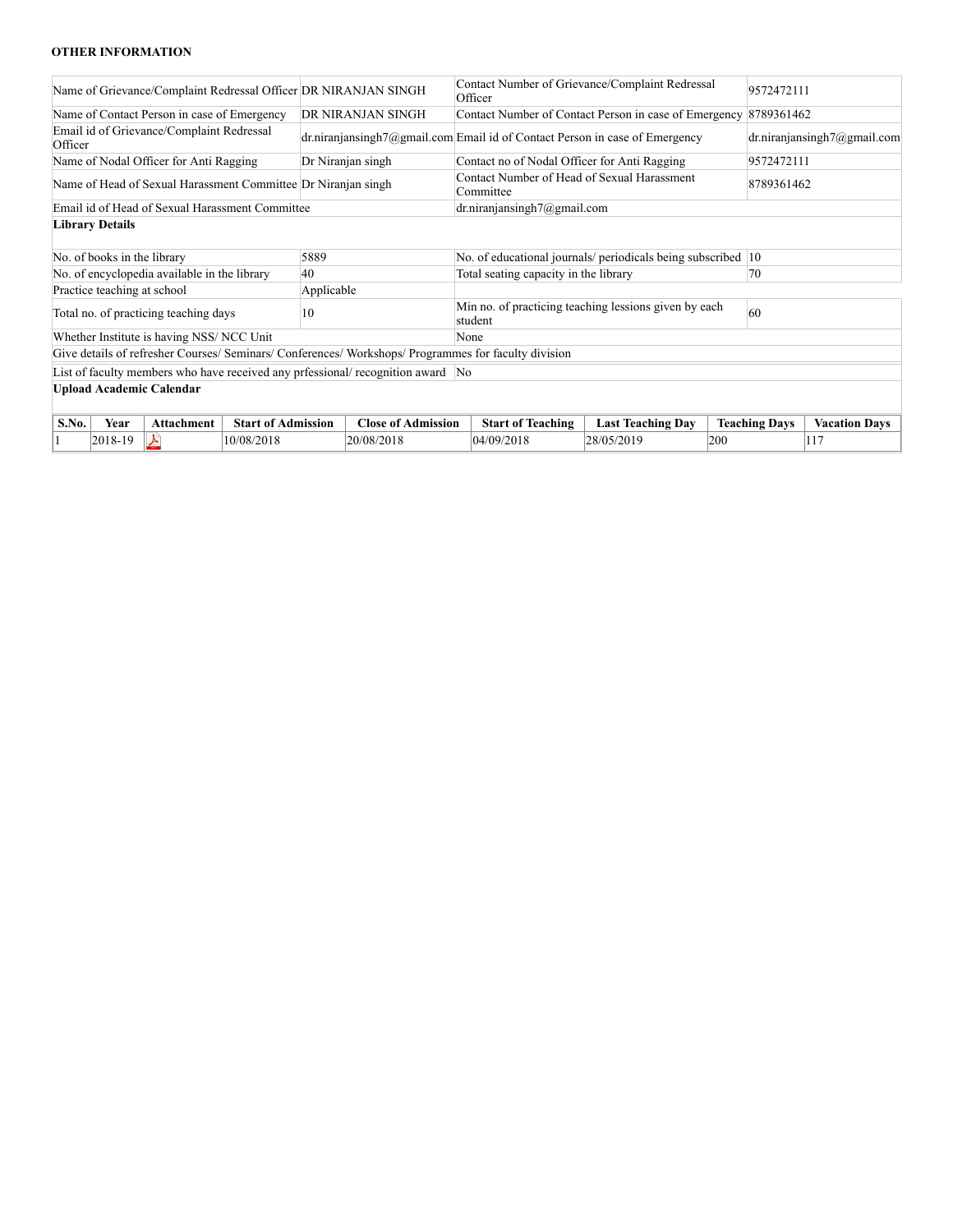## **ADDITIONAL INFORMATION (PHYSICAL FACILITIES, EQUIPMENTS AND OTHER NEAREST LOCATIONS)**

#### **Class Room Structure**

|                                                  | Pucca | <b>Partially Pucca</b> | Kuchcha                                              | <b>Tent</b> |           |
|--------------------------------------------------|-------|------------------------|------------------------------------------------------|-------------|-----------|
| <b>Good Condition</b>                            |       |                        |                                                      |             |           |
| <b>Need Repair</b>                               |       |                        |                                                      |             |           |
| <b>Major Repair</b>                              |       |                        |                                                      |             |           |
| Total                                            |       | $\Omega$               |                                                      |             |           |
| Is Audio/Visual/Public Address System Available? |       | No                     | Is LCD Projector Available?                          |             | Yes       |
| Number of Available Printers                     |       |                        | Is separate room available for Principal/Head?       |             | Yes       |
| Number of Photocopiers Available                 |       | 3                      |                                                      |             |           |
| Is Lease Line for Internet Connection Available? |       | No                     | Are Staff Quarters Available?                        | Yes         |           |
| Speed of Lease Line (if Available) (in MB)       |       |                        | Is handwash facility available near Toilet/Urinals?  | Yes         |           |
| Is electricity connection Available?             |       | Yes                    |                                                      |             |           |
| Has rain water harvesting implemented?           |       | Yes                    | Whether Institute is having canteen facility         |             | Yes       |
| Whether Institute is having vehicle parking shed |       | Yes                    | Whether Institute is having Health Centre/ Sick room |             |           |
| <b>Location Details</b>                          |       |                        |                                                      |             |           |
| Name of nearest Nationalised Bank                |       | UNITED BANK OF INDIA   | Distance of Bank from Institute (in km)              |             | 5         |
| Name of nearest Bus Terminal                     |       | <b>BEGUSARAI</b>       | Distance of Bus Terminal from Institute (in km)      |             | 25        |
| Name of nearest Railway Station                  |       | <b>BARAUNI</b>         | Distance of Railway Station from Institute (in km)   |             | 17        |
| Name of nearest Airport                          |       | <b>ULAO</b>            | Distance of Airport from Institute (in km)           |             | 22        |
| Nearest Hospital                                 |       |                        | Distance from nearest Hospital (in km)               |             | 5         |
| Nearest Police Station                           |       | <b>BHAGWANPUR</b>      | Distance of Police Station from Institute (in km)    |             | 5         |
| Nearest Metro Station (if available)             |       | NO.                    | Distance of Metro Station from Institute (in km)     |             | $\vert$ 0 |
| Name of Tehsil                                   |       | <b>BHAGWANPUR</b>      | Distance from Tehsil (in km)                         |             | 5         |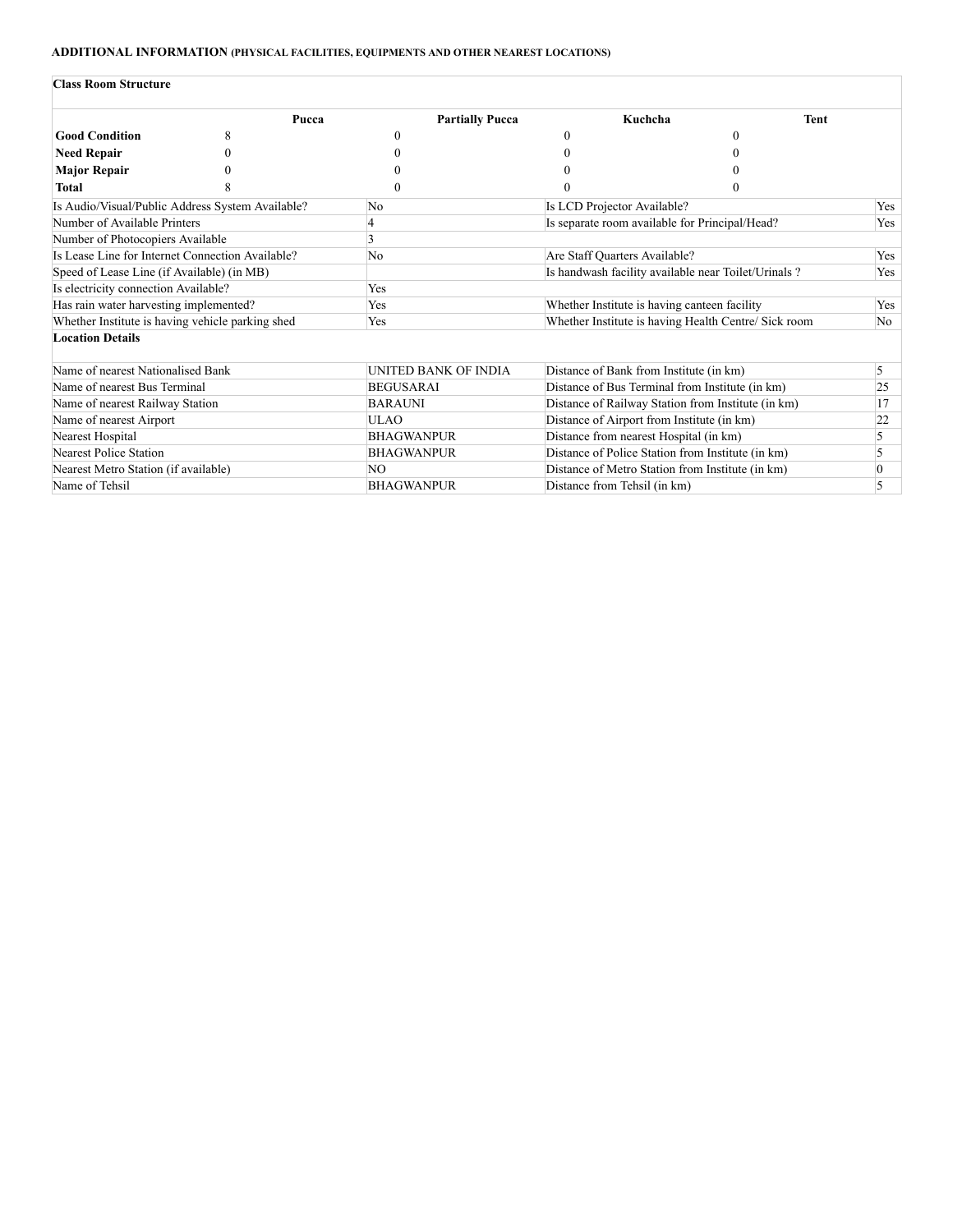## **WEBSITE INFORMATION ([http://kamlabhubneshwarcollege.com](http://http//kamlabhubneshwarcollege.com))**

| Ouestions                                                                                                                                                                                     | Yes/No | <b>Attachment (Screenshot)</b> |
|-----------------------------------------------------------------------------------------------------------------------------------------------------------------------------------------------|--------|--------------------------------|
| A. Whether hyperlink of council's website made on the Institution's website.                                                                                                                  | Yes    |                                |
| B. Whether details of sanctioned programme along with annual intake uploaded on website.                                                                                                      | Yes    |                                |
| C. Whether details of faculty (with scale of pay, photographs and details of who left or joined in the last<br>quarter) uploaded on website.                                                  | No     |                                |
| D. Whether details of students uploaded on website.                                                                                                                                           | Yes    |                                |
| E. Whether details of available infrastructure facilities uploaded on website.                                                                                                                | Yes    |                                |
| F. Whether fees charged from students uploaded on website.                                                                                                                                    | No     |                                |
| G. Whether facilities added during the last quarter Uploaded on website.                                                                                                                      | No     |                                |
| H. Whether number of books in the library, referred Journals subscribed to, and addition, if any, in the<br>last quarter uploaded on website.                                                 | No     |                                |
| I. Whether details of instructional facilities such as laboratory and library uploaded on website.                                                                                            | No     |                                |
| J. Whether affidavit on Rs. 100/- stamp paper duly attested By oath commissioner or notary public as per $ _{Yes}$<br>mentioned in section 8(5) of NCTE Regulation, 2014 uploaded on website. |        |                                |
| L. Whether balance sheet as on the last date of the financial year 2018-19 uploaded on website.                                                                                               | No     |                                |
| M. Whether income and expenditure account for the financial year 2018-19 uploaded on website.                                                                                                 | No     |                                |
| N. Whether receipt and payment account for the financial year 2018-19 uploaded on website.                                                                                                    | No     |                                |
| O. Whether details of biometric data updated on website of the institution on weekly basis.                                                                                                   | No.    |                                |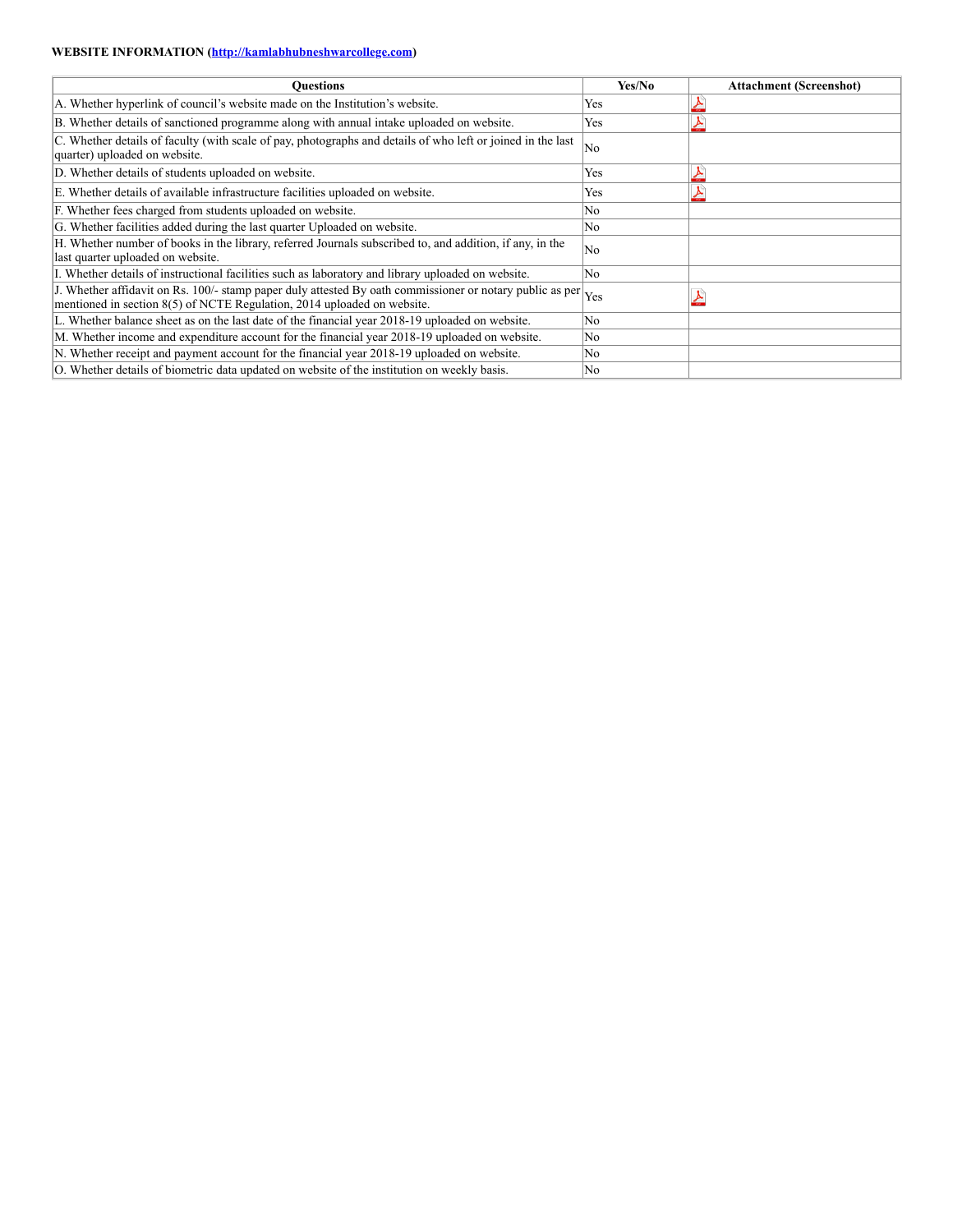# **PHOTO AND VIDEO CLIP OF INSTITUTE'S BUILDING**

| Picture Name (jpeg image less than 1mb) | Mandatory  | Picture |
|-----------------------------------------|------------|---------|
| Front View                              | Yes        |         |
| Rear View                               | Yes        |         |
| Multipurpose Hall                       | Yes        |         |
| Library                                 | Yes        |         |
| Lab1                                    | Yes        |         |
| Lab <sub>2</sub>                        | $\vert$ No |         |
| Lab <sub>3</sub>                        | $\vert$ No |         |
| Playground                              | Yes        |         |